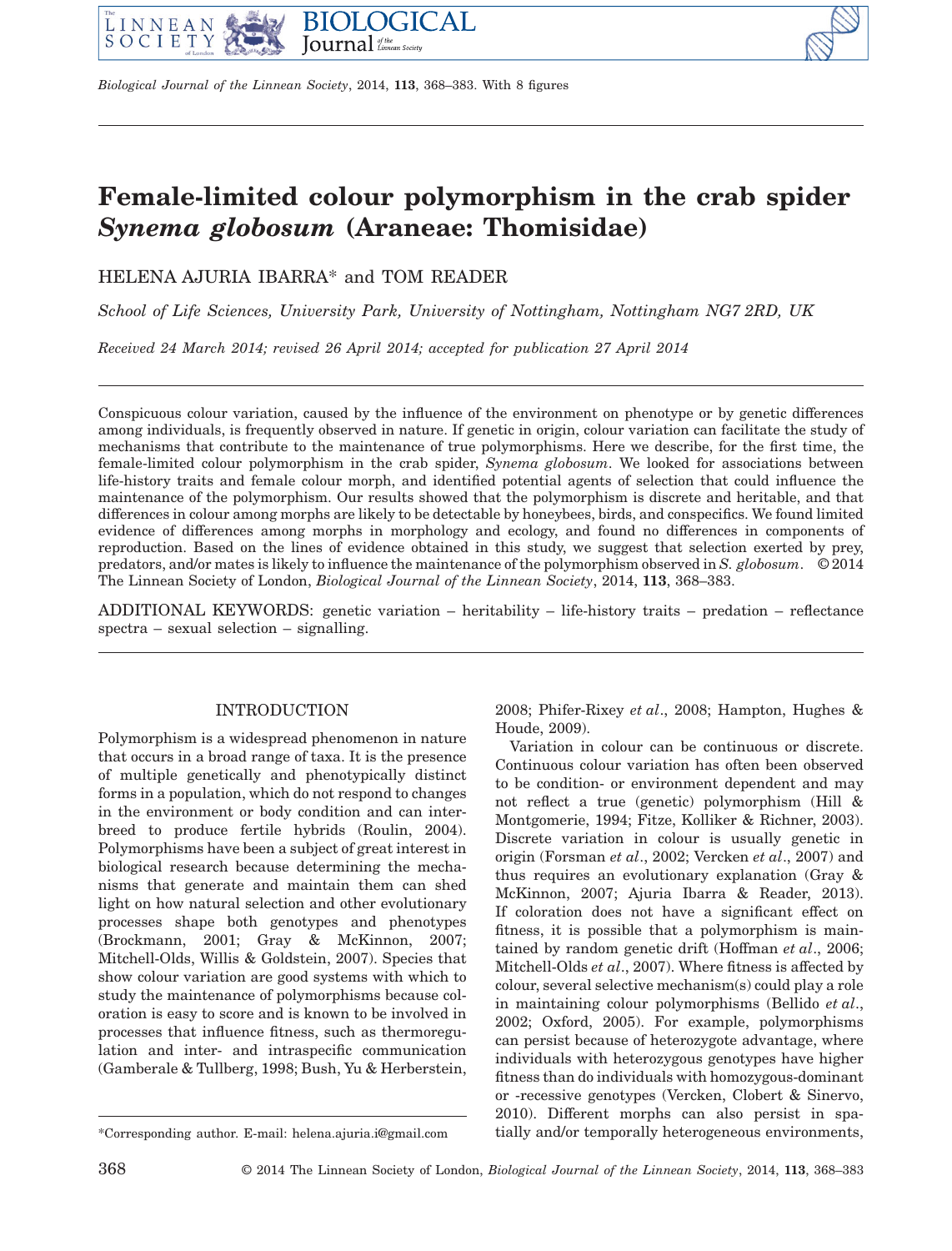where each morph has an advantage under particular conditions (Todd *et al*., 2006; Forsman *et al*., 2011; Parkash *et al*., 2011). Negative frequency-dependent selection, where rare morphs have a fitness advantage over common morphs, is another mechanism that can explain the maintenance of polymorphisms (Bond & Kamil, 1998; Bleay, Comendant & Sinervo, 2007; Takahashi & Watanabe, 2010). Finally, polymorphisms can be maintained if different morphs exhibit alternative strategies that result in equal mean fitness values (Roulin *et al*., 2003).

Colour variation is common in spiders (Holl, 1987; Oxford & Gillespie, 1998; Gawryszewski & Motta, 2012; Geay *et al*., 2012; Kemp *et al*., 2013). Most studies of the phenomenon have concentrated on species that are able to match their colour to that of the background, in order to appear cryptic or to attract prey (Théry & Casas, 2002; Heiling, Herberstein & Chittka, 2003; Heiling *et al*., 2005; Defrize, Théry & Casas, 2010). In most cases, these species are not truly polymorphic but rather they have the ability to change coloration behaviourally (Théry & Casas, 2002; Heiling *et al*., 2005). Genetic colour polymorphisms in spiders have been most extensively studied in the candy-stripe spider (*Enoplognatha ovata*) and the Hawaiian happy-face spider (*Theridion grallator*) (Oxford & Gillespie, 2001). Evidence implicates both genetic drift and natural selection in the maintenance of the polymorphism in *E. ovata* (Oxford & Shaw, 1986; Reillo & Wise, 1988; Oxford, 2005), whilst selective forces are thought to be most important in *T. grallator* (Gillespie & Tabashnik, 1990; Gillespie & Oxford, 1998). However, regarding the ecological factors that could be generating these evolutionary mechanisms, there is inconclusive evidence in favour of negativefrequency-dependent selection in *T. grallator* (Gillespie & Tabashnik, 1990; Gillespie & Oxford, 1998) and no studies in *E. ovata*. Other less-wellstudied species of colour-polymorphic spider appear to show a correlation between colour and environmental factors such as substrate, temperature, and light conditions (Gunnarsson, 1987; Bonte & Maelfait, 2004; Kemp *et al*., 2013), as well as differences in prey capture rates between morphs (Tso *et al*., 2002; Tso, Lin & Yang, 2004; but see also Geay *et al*., 2012).

Although, with the exceptions described above, they are not well studied, we believe that colourpolymorphic spiders represent excellent potential models for investigating the maintenance of genetic and phenotypic diversity, and, in particular, for examining the role played by ecological interactions in generating selection on colour morphs. This potential is highlighted by what is known about the ecological significance of colour in spiders: it has been observed to be important in foraging behaviour (Heiling & Herberstein, 2004; Tso *et al*., 2006; Morse, 2007; Llandres *et al*., 2011; Herberstein & Gawryszewski, 2013), sexual selection (Masta & Maddison, 2002; Hebets & Maddison, 2005; Lim, Li & Li, 2008; Elias *et al*., 2012), and thermoregulation (Robinson & Robinson, 1978), and could potentially serve a function for predator avoidance (Gunnarsson, 1987; Théry & Casas, 2002; Clark *et al*., 2011). To exploit this potential fully, we need, first of all, to characterize colour variation in species of interest, to distinguish between discrete and continuous variation, and to establish whether it reflects a true genetic polymorphism. We then need to look for fitness differences among morphs and relate these to ecological factors in the environment.

In this study, we examine conspicuous colour variation in the crab spider *Synema globosum* (Fabricius 1775). In this species, females can have red, yellow, or white coloration around the margins of the opisthosoma, surrounding a characteristic black marking, whereas males have an almost entirely black opisthosoma with only two very small white areas on the lateral parts (Fig. 1). The colour variation in females appears to be discrete; the three different colours have been found to be produced by different types of pigments in the epithelial cells of the opisthosoma (Théry & Casas, 2009). *Synema globosum* is distributed in southern Europe, Asia, and northern Africa (Preston-Mafham, 1998) and is a common species in our study site (see below) where it conspicuously occupies flowers of many different species and can be seen attacking flowervisiting invertebrates. Adults can be found from the end of March, females with egg sacs can be found from early May, and spiderlings have been observed from early June. The absence of adults in autumn and winter months suggests an annual life cycle. We conducted a survey to establish the frequencies of the three colour morphs in the study site. We then determined if the colour variation observed in female *S. globosum* is discrete or continuous by quantifying the variation among female individuals using reflectance spectra measurements. We then carried out a breeding experiment to evaluate whether the polymorphism is heritable (i.e. has a genetic origin). Finally, we investigated possible fitness differences among morphs and looked for other, more cryptic, traits that might correlate with colour, by examining differences in morphology, behaviour on flowers, and reproductive output among morphs.

## MATERIALS AND METHODS

## FREQUENCIES OF COLOUR MORPHS

To determine the frequencies of red, yellow, and white female morphs, a survey was carried out at our study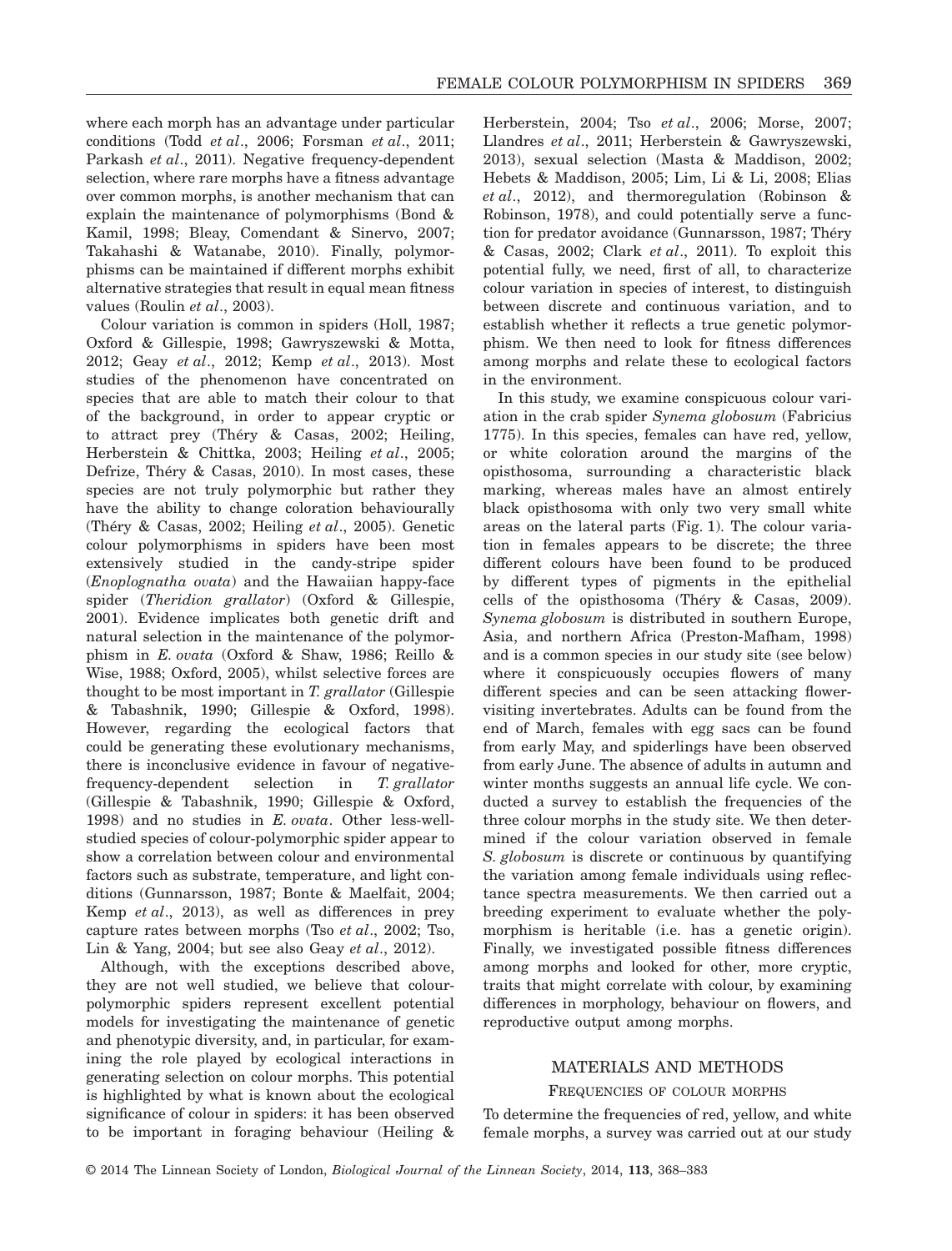

**Figure 1.** A, yellow female; B, red female; C, white female; and D, male *S. globosum.* All are adult spiders.

site – the Quinta de São Pedro Study Centre and surrounding areas – located in the municipality of Almada in Portugal (38°38′19″ N, 9°11′50″ W). Different species of flower where *S. globosum* is commonly found were surveyed in March and April 2009 over a period of 22 days. A systematic hand search was carried out in which spiders were visually detected. Differences in the detectability of morphs could mean that this sampling method is biased towards particular morphs. However, this method proved the most efficient for *S. globosum* compared with other methods (beating or sweeping branches, and pitfall traps; Ajuria Ibarra, 2013). The possibility of counting the same individual twice was relatively low because females of *S. globosum* only occupy a small number of flowers over several days (see the Results). The colour of adult spiders was scored; however, some juvenile individuals showing intermediate coloration, such as beige, pink, or grey, were found.

#### COLOUR MEASUREMENTS

Colour variation in females of *S. globosum* was analysed considering the visual systems of three species which exemplify likely sources of selection on colour in our study population: (1) the honeybee *Apis mellifera* L., which is a common prey species for adult female *S. globosum* in the study site (Reader *et al*., 2006) and is known to use visual cues to detect and avoid spiders on flowers (Herberstein, Heiling & Cheng, 2009); (2) the blue tit (*Parus caeruleus*) as a model predator of invertebrates, which was common at our field site; and (3) male *S. globosum*, which might use colour as a cue during mating.

Adult female *S. globosum* were collected from our study site in spring  $2012$  ( $N = 84$ ). CO<sub>2</sub> was used to immobilize them for measurements. Reflectance spectra were measured using an Ocean Optics USB2000 spectrometer (Ocean Optics, Inc., Dunedin, FL, USA) connected to a miniature deuterium halogen light source (DT-Mini-2-GS), and a custommade bifurcated reflection probe (ZFQ-13666) with two 100-μm fibres. The fibreoptic probe was positioned at 45° to the surface of the abdomen of the spiders at a standardized distance of 1 mm. The spectrometer was attached to a personal computer (PC) running Spectra Suite Spectroscopy Software (Ocean Optics, Inc. 2008). All measurements were carried out in a dark room and were generated relative to a white diffuse reflectance standard (Ocean Optics WS-1) and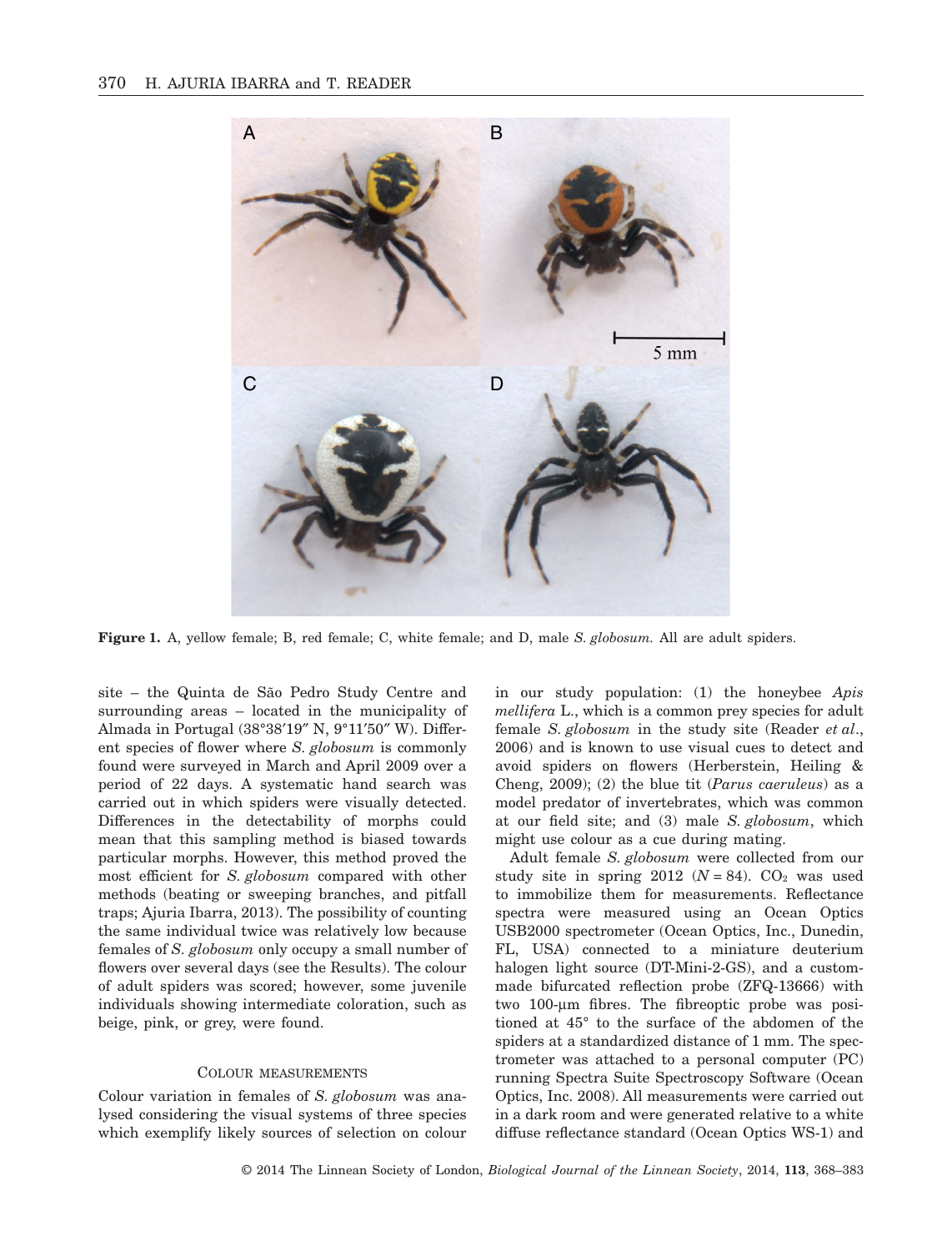a dark standard (light source turned off, specimen covered with black cloth). The probe was positioned at three different standardized locations within the coloured area of the opisthosoma of each spider, and the average of the spectra recorded was used for the analyses. Each time the probe was repositioned, ten scans of the spectrum, with an integration time of 250 ms, were taken and averaged to reduce noise from the spectrometer (Llandres & Rodríguez-Gironés, 2011).

To evaluate how honeybees would perceive the different spider colours, photoreceptor excitation estimates were calculated using the colour hexagon model (Chittka, 1992, 1996). To obtain the excitation values (*E*) of each of the three photoreceptors [ultraviolet (UV), blue, and green] of honeybees, the sensitivity factor of each photoreceptor  $(R_i)$  was calculated using the formula:

$$
R_i = \frac{1}{\int_{700}^{300} I_B(\lambda) \cdot S(\lambda) \cdot D(\lambda) \cdot d(\lambda)}.
$$
 (1)

 $I_{\text{B}}(\lambda)$  is the spectral reflectance of the environmental background to which receptors are adapted; in the case of honeybees this is typically green foliage (Chittka *et al*., 1994), for which the green leaf spectrum provided by Chittka & Kevan (2005) was used.  $S(\lambda)$  is the spectral sensitivity function of the photoreceptor (Peitsch *et al.*, 1992),  $D(\lambda)$  is the illumination spectrum, for which the standard function, D65, for open habitats was employed (Wyszecki & Stiles, 1982), and  $d\lambda$  is the wavelength step size. Subsequently, the relative quantum catch absorbed by each spectral photoreceptor type  $(P_i)$  was calculated using the formula:

$$
P_i = R_i \int_{700}^{300} I_S(\lambda) S(\lambda) \cdot D(\lambda) \cdot d(\lambda), \qquad (2)
$$

where  $I_{S}(\lambda)$  is the spectral reflectance function of the stimulus (the colour of the spider). The excitation value of each honeybee photoreceptor,  $E_{UV}$ ,  $E_{Blue}$ , and *E*Green, was then calculated using the formula:

$$
E_i = \frac{P_i}{P_i + 1}.\tag{3}
$$

To determine the position of the colour of the spiders in the honeybee colour space, the values of  $E_{\text{UV}}$ ,  $E_{\text{Blue}}$ , and  $E_{\text{Green}}$  were used to calculate the coordinates in the honeybee colour hexagon using the following equations:

$$
x = \frac{\sqrt{3}}{2} \left( E_{Green} - E_{UV} \right) \tag{4}
$$

$$
y = E_{Blue} - 0.5(E_{Green} + E_{UV}).
$$
\n
$$
(5)
$$

The colour difference among pairs of red, yellow, and white spiders was then calculated by determining the Euclidian distance between them in the colour hexagon:

$$
\Delta St = \sqrt{(x_{red} - x_{yellow})^2 + (y_{red} - y_{yellow})^2},
$$
\n(6)

where  $x$  and  $y$  are the coordinates of the hexagon calculated using eqns (4) and (5) (the subscript text indicates which colours are being compared – red and yellow in this example).

Colour discrimination among *S. globosum* morphs by the blue tit was examined following Théry & Casas (2002), using the visual models of Vorobyev *et al*. (1998). The spectral sensitivities of the four photoreceptors (UV, blue, green, and red) of the blue tit (Hart *et al*., 2000) were used to calculate the sensitivity factor, the relative quantum catch, and the excitation value for each photoreceptor using eqns (1), (2), and (3), respectively. The Euclidian distances among morphs were calculated from their coordinates in the colour tetrahedron (Goldsmith, 1990; Théry *et al*., 2005), obtained from the following equations:

$$
x = \frac{2\sqrt{2}}{3}\cos 30^{\circ}(E_{Green} - E_{Red})
$$
\n(7)

$$
y = E_{UV} - \frac{1}{3} (E_{Blue} + E_{Green} + E_{Red})
$$
 (8)

$$
z = \frac{2\sqrt{2}}{3} [\sin 30^{\circ} (E_{Green} + E_{Red}) - E_{Blue}]
$$
 (9)

Euclidian distances were calculated as:

$$
\Delta St = \sqrt{(x_{red} - x_{yellow})^2 + (y_{red} - y_{yellow})^2 + (z_{red} - z_{yellow})^2}
$$
\n(10)

Spider colour morphs were plotted in the colour tetrahedron with the 'pavo' package in R 2.15.3 (Maia *et al*., 2013), which calculates the coordinates of stimuli in the tetrahedron using the equations provided by Endler & Mielke (2005).

No data describing the visual system of S*. globosum* are available. Therefore, to evaluate if individuals of *S. globosum* can discriminate among colour morphs, we considered the visual system of a closely related crab spider, *Misumena vatia*. Electrophysiological studies have detected the presence of two classes of photoreceptors in this species: one sensitive in the UV region of the spectrum (around 340 nm); and one sensitive in the green region (around 520 nm) (Defrize *et al*., 2011). Reflectance intensities of the female morphs of *S. globosum* were measured at these

© 2014 The Linnean Society of London, *Biological Journal of the Linnean Society*, 2014, **113**, 368–383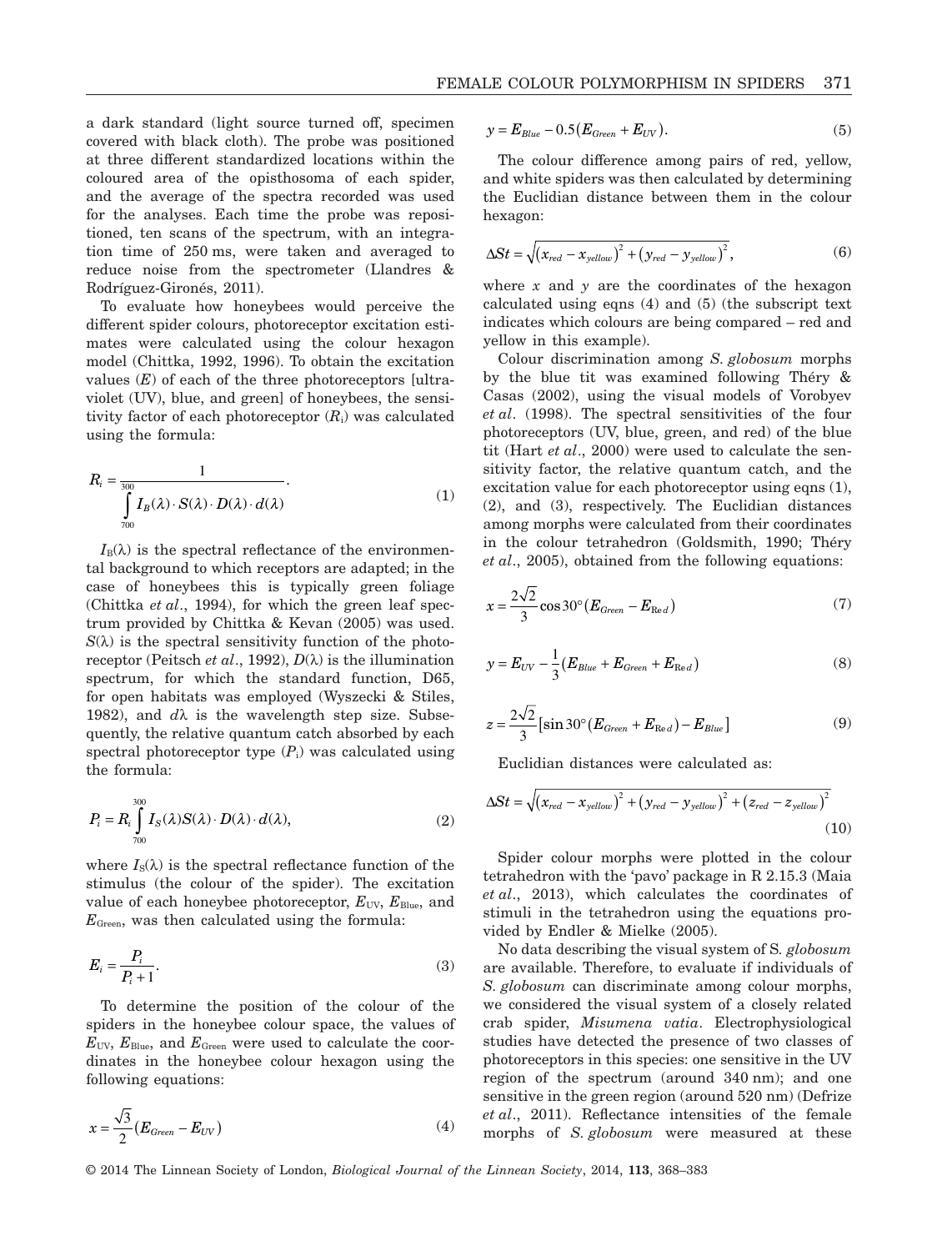wavelengths and used to assess whether conspecifics are likely to be able to discriminate among them.

## COLOUR DEVELOPMENT AND HERITABILITY

In order to evaluate the development and heritability of the female colour trait, spiders were mated and their offspring reared in the laboratory. Specific objectives were to establish at what developmental stage offspring begin to display the trait and whether offspring colour correlates with maternal colour.

Adult females of *S. globosum* were collected in April 2009 (*N* = 59; 25 red, 31 yellow, and 3 white) and kept in the laboratory at 22 °C. They were housed individually in Petri dishes with a piece of moist cotton wool to maintain humidity. Twice a week, each female was fed a hoverfly (Diptera: Syrphidae), a lesser housefly (Diptera: Fannidae), or a blowfly (Diptera: Calliphoridae), caught in the field, before and after producing egg sacs. A total of 30 females (11 red, 16 yellow, and 3 white) produced egg sacs. Some of these females were mated with known males in the laboratory, and some had mated with unknown males in the field. However, it was unknown if females mated in the laboratory were virgin, and thus it is possible that they had been inseminated in the wild before they were collected. As males of *S. globosum* do not show colour variation, their genotype for any heritable component of the female colour trait was unknown.

Upon hatching, spiderlings were placed in separate 7-mL Perspex tubes. A piece of cotton wool was used to cover the tubes and was moistened regularly to maintain humidity. Newly hatched spiderlings were fed on *Drosophila melanogaster* flies. Early and intermediate instar spiders were fed on commercially supplied juvenile black field crickets (*Gryllus bimaculatus*), and houseflies (*Musca domestica*). Late instar and adult spiders were fed on hoverflies and blowflies caught in the field, as well as on houseflies (*M. domestica*). All spiders were fed twice a week. Mothers were kept in Petri dishes and fed regularly until death. Dead spiders were preserved in 70% alcohol. Females were able to produce up to three clutches of eggs. The size and weight of second instar spiderlings from 23-s clutches were measured (spiderlings from first and rare third clutches were not measured owing to time constraints). The length of spiderlings was measured from the anterior end of the cephalothorax to the posterior end of the opisthosoma under a stereomicroscope and using an eye-piece graticule. The total length of spiderlings was measured because they were too small and delicate to immobilize to measure only the length of the cephalothorax. They were weighed using a digital balance. Once spiders started to show signs of development of adult coloration (i.e. showing variation in colour from a previous uniform beige/cream coloration across all spiders), or sexual maturity in the case of the males (i.e. swelling of the palps), sex and coloration were recorded approximately every month until the end of the experiment. There was variation in growth rates among individuals, and many did not reach maturity, even 15 months after the first spiderlings hatched, which was when the experiment ended. Surviving spiders were killed by freezing.

# DIFFERENCES IN LIFE-HISTORY TRAITS AMONG MORPHS

To determine if there were differences among morphs in size and body mass, wild-caught spiders with adult coloration were collected in March and April 2009 and measured as described above (in this case, the length from the anterior to the posterior end of the cephalothorax was measured). To look for differences among morphs in behaviour in the field (time spent on flowers and in habitat patches, and the number of flowers occupied), spiders were marked and monitored over a period of 11 days in April and May 2009. Observations were made on all spiders found in two  $10-m \times 10-m$  plots in a meadow at the study site, and in two bushes of French lavender (*Lavandula stoechas* L.), upon which *S. globosum* is commonly found. Each  $10-m \times 10-m$  plot in the meadow and each French lavender bush was considered to be one 'habitat patch'. A total of 13 spiders in the lavender and 69 spiders in the meadow were marked with three dots of enamel paint on the cephalothorax, behind the ocular area, with each spider having a unique combination of colours. The spiders were then released on the flower where they were found. The plots and bushes were checked two to three times a day, and the location (a single flower or inflorescence in the same or a different plant) of each spider was recorded.

To search for any differences in components of reproduction among morphs, data from the breeding experiment were used. Data considered were: number of clutches laid before death; time from egg sac production to hatching; clutch size; offspring size and mass; sum of offspring size; clutch mass; and number of surviving offspring until the end of the breeding experiment. It was not possible to assess morphspecific survival because the morph of those individuals that did not survive until the end of the experiment was unknown.

#### STATISTICAL ANALYSES

To test whether colour variation among spiders was discrete, we performed a model-based clustering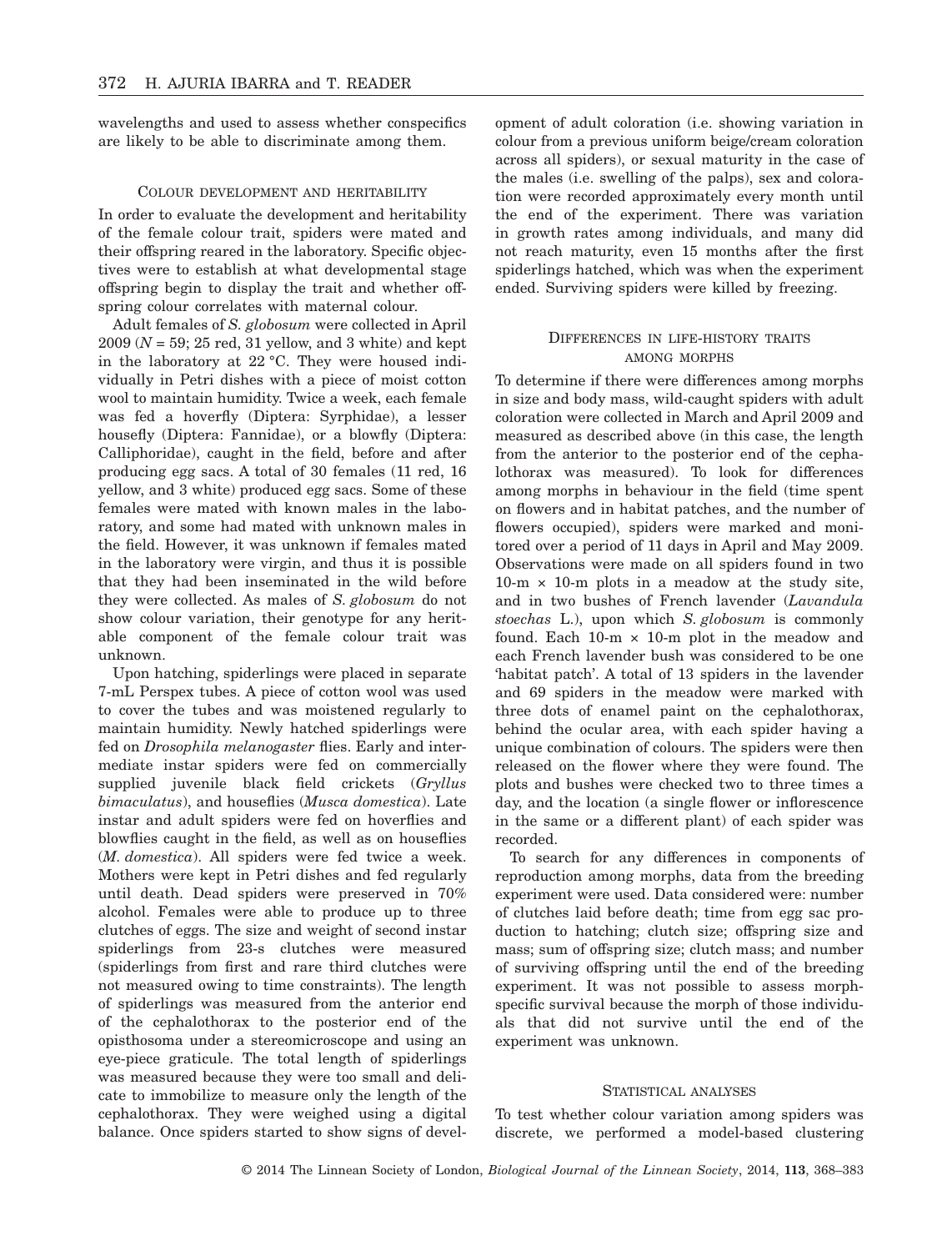analysis, using the Mclust package in R 3.0.1 (see Fraley & Raftery, 2007). This analysis was performed with data from red and yellow spiders only, because insufficient data for white spiders were available. The models assumed that the distribution of spiders in three-dimensional honeybee, four-dimensional blue tit, and two-dimensional crab spider colour-space is a mixture of an unknown number of clusters, each of which has its own multivariate normal distribution. A range of model configurations were considered: clusters were spherical, diagonal, or ellipsoidal in shape, and either equal or variable in volume and shape. The hypothesis that colour variation among spiders is continuous is represented by a modelled distribution containing just one cluster. The hypothesis that spiders belong to one of two common morphs (red and yellow) is represented by a model with two clusters. These hypotheses, and alternatives in which there were between three and nine clusters, were compared using the Bayesian Information Criterion (BIC), as were different model configurations. The performance of the best model was then evaluated by comparing its classification of spiders with our independent a-priori judgement of spider colour (either 'red' or 'yellow'). To ensure that this comparison was unbiased, priors were not used in the analysis.

One-way analysis of variance (ANOVA) and Kruskal–Wallis tests were used to investigate any differences among morphs in the sensitivity of honeybee, blue tit, and *M. vatia* photoreceptors, morphology (cephalothorax length and body mass), and behaviour in the field. Post-hoc multiple comparisons among colour morphs were carried out using Tukey's honest significant difference. A generalized linear model (GLM) with a binomial error structure was conducted to test for differences among morphs in the probability that an individual that was found in a habitat patch at the beginning of the monitoring period was missing at the end. Generalized linear mixed models (GLMMs), with binomial error structures and mother of clutch as a random effect, were used to test the effect of maternal colour morph on the probability of a daughter having red, yellow, or white coloration. Mother of clutch was specified as a random effect to account for the fact that siblings are not statistically independent. Data were pooled across clutches. GLMs and GLMMs, with the appropriate error structures (Gaussian, Poisson, Quasipoisson, or Binomial), and mother of clutch as a random effect in the case of mixed models, were fitted to test for differences among morphs in the measured components of reproduction. Chi-square tests were used to analyse differences among morphs in the number of clutches produced in the laboratory, to test for differences between morph frequencies observed in the laboratory and those observed in the field, and to test for differences in the proportion of females collected in the field and those that produced successful broods in the laboratory.

The normality of the data was tested, and data on honeybee excitation values for the blue photoreceptor. blue tit excitation values for the UV and blue photoreceptors, reflectance values for the crab spider photoreceptor that is most sensitive at 520 nm, spider cephalothorax length, and time spent on a particular flower were Box-Cox transformed to satisfy the assumption of a normal distribution. For GLMs and GLMMs, the significance of each term was assessed by backward deletion from a saturated model using the appropriate test statistic (likelihood ratio, F-ratio, or chi-square) following Crawley (2007) and Zuur *et al*. (2009). Statistics are presented for comparisons of models after each term was removed. All analyses were conducted in R 2.15.3 (R Development Core Team, 2013).

# RESULTS

#### COLOUR VARIATION AMONG MORPHS

The coloration of a total of 184 females was classified subjectively. Yellow spiders had the highest frequency (60%), followed by red spiders (37%), whereas white spiders were found at much lower frequencies (3%). Red, yellow, and white females had markedly different reflectance spectra in honeybee (Figs 2, 3), blue tit (Figs 4, 5), and crab spider (Figs 6, 7) colour-space. These differences were confirmed by the clustering analysis, at least in the case of red and yellow spiders. The best model for the distribution of spiders in honeybee (best model with ellipsoidal clusters of equal volume and shape:  $d.f. = 16$ ,  $BIC = 551.8$ ), blue tit (best model with ellipsoidal clusters with varying volume, shape, and orientation: d.f. = 29,  $BIC = 877.4$ , and crab spider (best model with diagonal clusters of variable volume and shape:  $d.f. = 8$ ,



**Figure 2.** Mean excitation values  $(\pm SE)$  of the three photoreceptors of the honeybee (UV, blue, and green) for red  $(N = 38)$ , yellow  $(N = 43)$ , and white  $(N = 3)$  females of *S. globosum*.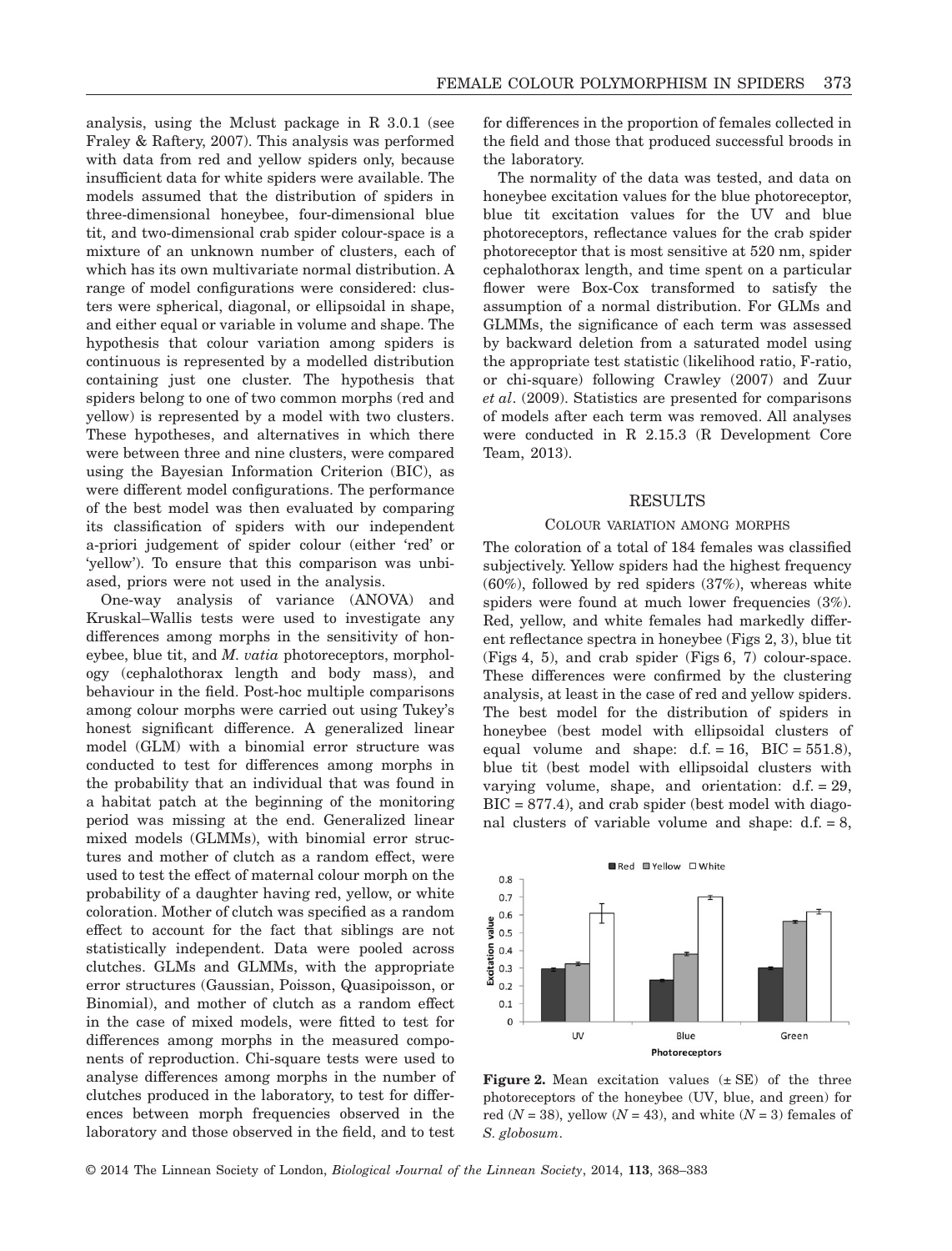

**Figure 3.** Colour loci of red (black circles,  $N = 38$ ), yellow (grey triangles,  $N = 43$ ), and white (white squares,  $N = 3$ ) females in the honeybee colour hexagon.



**Figure 4.** Mean excitation values ( $\pm$  SE) of the four photoreceptors of the blue tit (UV, blue, green, and red) for red  $(N = 38)$ , yellow  $(N = 43)$ , and white  $(N = 3)$  females of *S. globosum*.

 $BIC = -827.7$ ) colour-space contained two clusters. These modelled clusters corresponded closely to the two common colour morphs perceived by human observers: the correct classification rate was 84% (honeybee colour-space model), 99% (blue tit colourspace model), and 96% (crab spider colour-space model). Furthermore, the mean colour contrasts among the three colour morphs in both honeybee and blue tit colour-space were all higher than the colour-discrimination thresholds established for both species: 0.05 for the honeybee and 0.06 for the blue tit (Théry *et al.*, 2005). Mean distances  $(\pm SE)$  in the colour hexagon were:  $0.188 \pm 0.016$  between red



**Figure 5.** Colour loci of red (black circles,  $N = 38$ ), yellow (grey circles,  $N = 43$ ), and white (white circles,  $N = 3$ ) females in the blue tit colour tetrahedron.



**Figure 6.** Mean reflectance spectrum values of red  $(N = 38)$ , yellow  $(N = 43)$ , and white  $(N = 3)$  spiders. Reflectance values were averaged from ten spectra taken at each of three locations on the coloured part of the body for each individual. Error bars represent SD. Vertical dashed lines indicate the peak sensitivities of the two *M. vatia* photoreceptors: 340 and 520 nm.

and yellow,  $0.166 \pm 0.04$  between red and white, and  $0.19 \pm 0.083$  between yellow and white. Mean distances  $(\pm SE)$  in the colour tetrahedron were:  $0.264 \pm 0.014$  between red and yellow,  $0.261 \pm 0.028$ between red and white, and  $0.231 \pm 0.116$  between yellow and white. Moreover, excitation values were all significantly different among spider morphs for all honeybee photoreceptors (one-way ANOVA: UV:  $F_{\text{(DF)}} = 20.98_{(2,81)}$ ,  $P < 0.001$ ; blue:  $F_{\text{(DF)}} = 66.04_{(2,81)}$ ,  $P < 0.001$ ; and green:  $F_{\text{(DF)}} = 104.7_{(2,81)}$ ,  $P < 0.001$ ; Fig. 2), and for all blue tit photoreceptors (UV:  $F_{\text{(DF)}} = 13.24_{(2,81)}$ ,  $P < 0.001$ ; blue:  $F_{\text{(DF)}} = 125.1_{(2,81)}$ ,  $P < 0.001$ ; green:  $F_{\text{DF}} = 116.8_{(2,81)}$ ,  $P < 0.001$ ; and red:  $F_{\text{(DF)}} = 12.48_{(2,81)}$ ,  $P < 0.001$ ; Fig. 4). Likewise, significant differences were found among spider morphs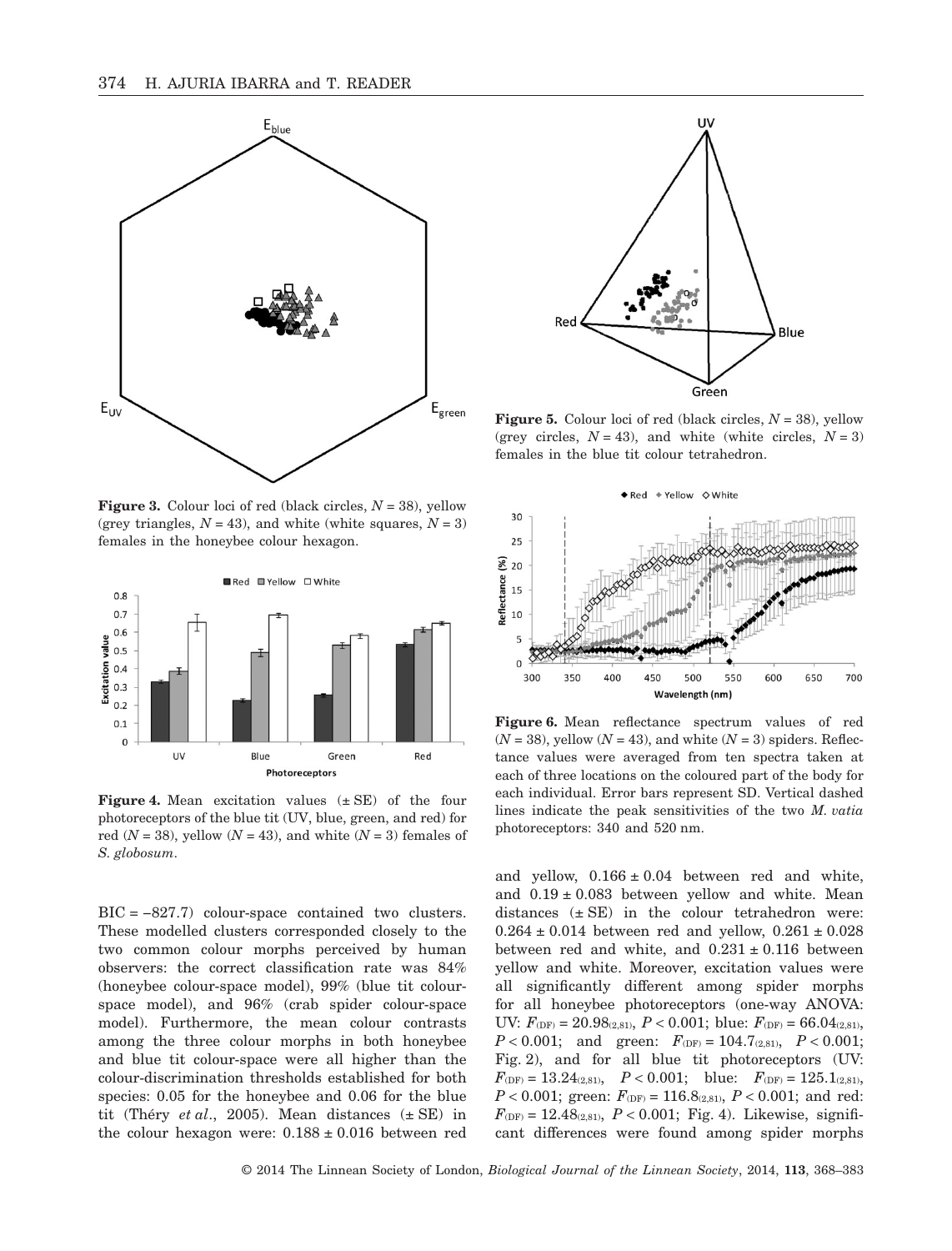

**Figure 7.** Colour loci of red (black circles, *N* = 38), yellow (grey triangles,  $N = 43$ ), and white (white squares,  $N = 3$ ) females in crab spider colour-space (mean reflectance values for *M. vatia*'s photoreceptor most sensitive at 340 nm and the one most sensitive at 520 nm).

in the relative reflectance for the photoreceptor of *M. vatia* that is most sensitive at 520 nm  $(F_{\text{DF}})$  = 134.4 $_{(2,81)}$ ,  $P < 0.001$ ; Fig. 6). However, no significant differences were found for the photoreceptor of *M. vatia* most sensitive at 340 nm  $(F_{(DF)} = 1.811_{(2,81)}$ ,  $P = 0.17$ ; Fig. 6). Post-hoc comparisons indicated a significant difference between all colour morph pairs (Tukey HSD tests, *P* < 0.05), except between yellow and white for the honeybee green photoreceptor, the blue tit green and red photoreceptors, and the crab spider photoreceptor most sensitive at 520 nm. Honeybees and birds are known to use achromatic (brightness), instead of chromatic, contrast for discrimination of objects at long distances or of small size; for this task, honeybees use the signal of the green photoreceptor, and birds use the signal of double cones, the spectral sensitivities of which are closely approximated by the combination of the green and red photoreceptor sensitivities (Osorio, Miklósi & Gonda, 1999; Spaethe, Tautz & Chittka, 2001). Therefore, our results suggest that both honeybees and the blue tit are unable to discriminate between yellow and white spiders using achromatic contrast.

#### COLOUR DEVELOPMENT AND HERITABILITY

A total of 1864 offspring hatched from 68 broods produced by 30 females in the laboratory. There was no significant difference in the proportions of the different morphs found in samples of adult females from the field, and those found in the group of females which produced successful broods in the laboratory ( $\chi^2$  = 0.875, d.f. = 2, *P* = 0.646). Spiderlings that



**Figure 8.** Probability of red, yellow, and white mothers producing red, yellow, or white daughters, across clutches, in the laboratory. Error bars are 95% confidence intervals calculated using the binomial distribution.

reached maturity did so in approximately 14 months. Of the offspring that hatched, 28.9% survived until the end of the experiment. Only  $12.8\%$   $(N = 241)$  could be scored as a male or a female of one of the three colour morphs. Of the 12.8% that could be scored, 30.3% were red females, 6.6% were yellow females, 10.8% were white females, and 52.3% were males. Red daughters started to become distinctly red approximately 6 months before it was possible to determine the phenotype of yellow or white daughters. Most yellow and white daughters showed a beige/cream coloration before developing a distinct yellow or white colour. Spiders that could not be assigned to a phenotype or as a male had beige (6.1%), cream (61.7%), grey (8.3%), pink (15%), or almost completely black (8.9%) coloration, and none reached maturity. Individuals that were scored as one of the three morphs always had the same colour every time they were scored. However, we cannot discard the possibility that spiders changed colour and then rapidly reverted to their original colour over the course of a few days (Llandres *et al*., 2013).

Morph frequencies of daughters for which the phenotype could be determined differed significantly from those of females observed in the field ( $\chi^2$  = 96.353, d.f.  $= 2$ ,  $P < 0.001$ ). Red and white spiders were significantly more common (63% and 23%, respectively) in the laboratory than in the field, and yellow spiders were rarer (14%). Female colour was a heritable trait (Fig. 8). Daughters had a significantly higher probability of having red coloration if their mothers were red (GLMM:  $\chi^2 = 22.519$ , d.f. = 2,  $P < 0.001$ ), and had a significantly higher probability of having white coloration if their mothers were white ( $\chi^2 = 8.721$ ,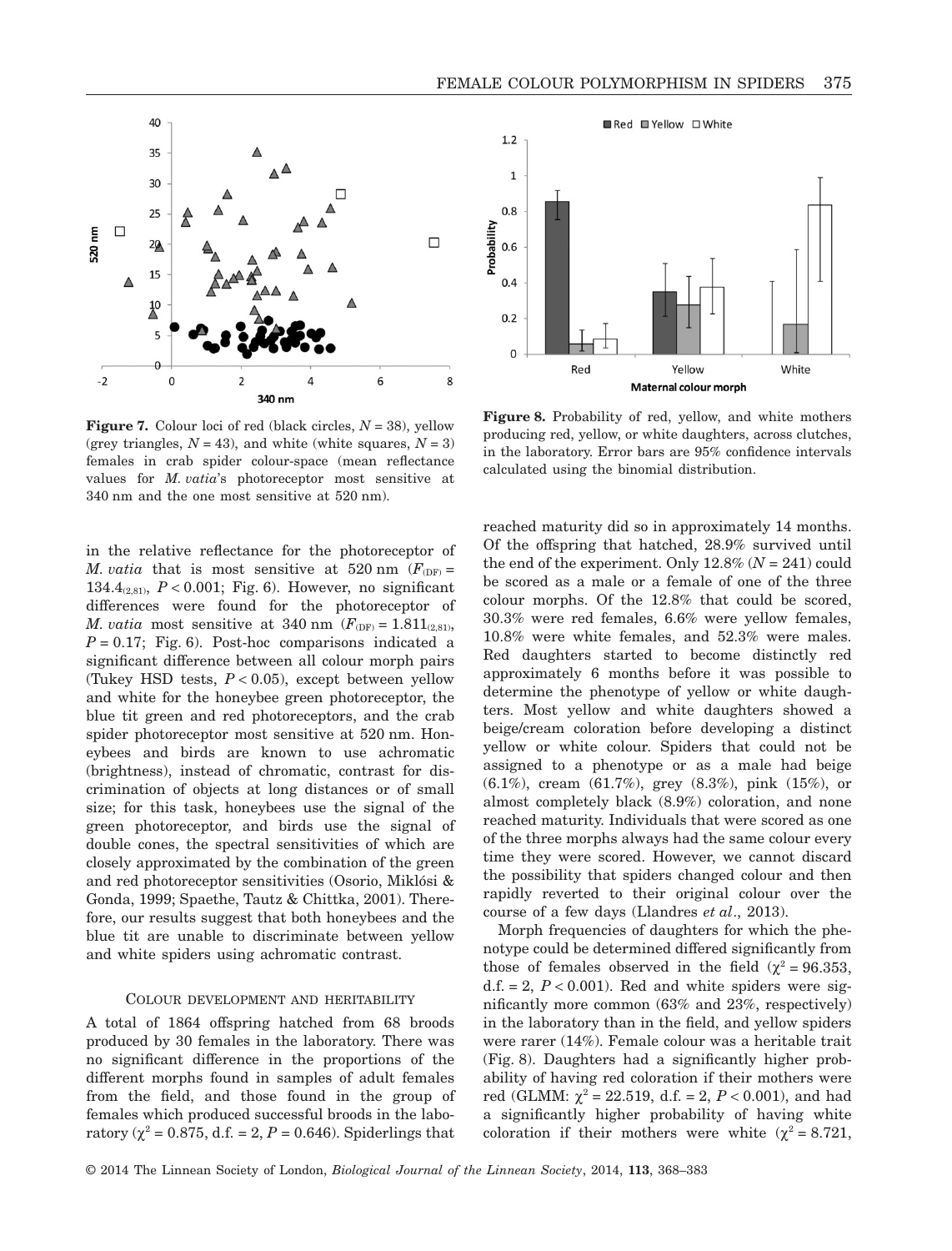d.f.  $= 2$ ,  $P = 0.013$ ; Fig. 8). Although yellow offspring were more common amongst the offspring of yellow mothers than amongst the offspring of other mothers, the effect of maternal colour on the probability that a daughter would be yellow was not significant  $(\chi^2 = 5.367, d.f. = 2, P = 0.068; Fig. 8).$ 

## DIFFERENCES IN LIFE-HISTORY TRAITS AND BEHAVIOUR AMONG MORPHS

A significant difference was found in cephalothorax length among red  $(N = 69)$ , yellow  $(N = 109)$ , and white  $(N = 6)$  females (one-way ANOVA:  $F_{(DF)} = 3.802_{(2,180)}$ ,  $P = 0.024$ . Red females had larger cephalothoraxes (mean length  $\pm$  SE: 1.876  $\pm$  0.043 mm) than did yellow  $(1.775 \pm 0.034 \text{ mm})$  and white  $(1.59 \pm 0.162 \text{ mm})$ females. However, no significant difference in body mass was found among morphs [Kruskal–Wallis test:  $\chi^2$  = 2.527, d.f. = 2, P = 0.283; median (interquartile range) body mass for red: 0.014 (0.011–0.021) g; yellow: 0.013 (0.01–0.017) g; and white: 0.014 (0.01–  $(0.05)$  g].

A total of five females were found in the Lavender bushes: one red, one yellow, and three white. In the patches in the meadow, 25 females were observed: 10 red, 13 yellow, and two white. A significant difference among colour morphs was found in the time that a spider spent on a given flower (a single flower or inflorescence in the same or a different plant)  $(F_{(DF)} = 4.488_{2,28}, P = 0.020)$ . Yellow females spent significantly more time on a particular flower (mean time  $\pm$  SE: 97.722  $\pm$  27.654 h) than did red  $(27.815 \pm 3.812 \text{ h})$  or white  $(28.778 \pm 3.226 \text{ h})$  females. However, no significant difference among morphs was found in the time that a spider spent in a particular patch  $[\chi^2 = 2.899, d.f. = 2, P = 0.235; median time$ (interquartile range) for red: 75 (30–152) h; yellow: 244 (48–264) h; and white: 77.5 (28.50–229.25) h]. Likewise, no significant difference among morphs was found in the number of flowers that a spider occupied over the duration of the observations  $[\chi^2 = 0.719]$ , d.f.  $= 2$ ,  $P = 0.698$ ; median number of flowers (interquartile range) for red:  $3(1-3)$ ; yellow:  $1(1-2.75)$ ; or white: 2 (1.25–2.75)]. Additionally, there was no significant difference among morphs in the probability that an individual that was found in a habitat patch at the beginning of the observation period was missing at the end (GLM:  $\chi^2 = 22.918$ , d.f. = 2, P = 0.186; proportion of missing  $red = 0.71$ , of missing yellow  $= 0.25$ , and of missing white  $= 0.5$ ).

No significant difference was found among morphs in the proportion of females that produced one, two, or three clutches in the laboratory ( $\chi^2 = 2.365$ , d.f.  $= 4$ ,  $P = 0.669$ . A significant effect of clutch number (only the first or the second because white spiders did not produce a third clutch) was found on

the number of days that spiderlings took to hatch (GLMM:  $\gamma^2 = 5.165$ , d.f. = 1,  $P = 0.023$ ). Spiderlings from first clutches took longer to hatch than did spiderlings from second clutches (mean number of days  $\pm$  SE for first clutch: 28.094  $\pm$  1.157 days and for second clutch:  $25 \pm 0.668$  days). However, there was no significant effect of maternal colour morph  $(\chi^2 = 0.715, d.f. = 2, P = 0.700)$  or its interaction with clutch number ( $\chi^2$  = 3.101, d.f. = 2, *P* = 0.212) on time to hatching. Similarly, there was no significant main effect of maternal colour morph on clutch size, individual offspring size, individual offspring mass, sum of size of all offspring, total clutch mass, or probability of survival of offspring (Table 1). Likewise, no significant main effect of maternal cephalothorax length was found on any of the variables mentioned earlier. Furthermore, the interaction between maternal colour morph and maternal cephalothorax length was not significant for any of the response variables (Table 1).

#### DISCUSSION

The results of this study suggest that the colour variation among females of *S. globosum* morphs is discrete and heritable, and hence can be considered to be a true polymorphism. The results also demonstrate that this polymorphism should be detectable to honeybees, birds, and, to a lesser degree, at least to some crab spider species. This implies that prey, predators, and mates have the potential to influence the persistence of the polymorphism via natural selection. We found limited evidence that colour morphs differ in morphology and ecology. These findings establish the nature of the previously unstudied polymorphism observed in *S. globosum* and provide a basis for future research to understand the mechanisms involved in its maintenance. These results should be interpreted with caution because it was necessary to combine approaches in natural conditions and in the laboratory to be able to understand as much as possible about the biology of the system; in natural conditions, bias in sampling caused by variation in detectability of morphs may have influenced our findings, and artificial laboratory conditions (e.g. constraints on diet) may have led to our results being unrepresentative of the natural situation.

#### COLOUR VARIATION AMONG MORPHS

Red, yellow, and white morphs of *S. globosum* clearly differed in the regions of the spectrum in which they showed substantial reflectance. The differences in reflectance spectra, at least between red and yellow morphs, were found to be discrete. These morphs formed distinct clusters in the visual systems of the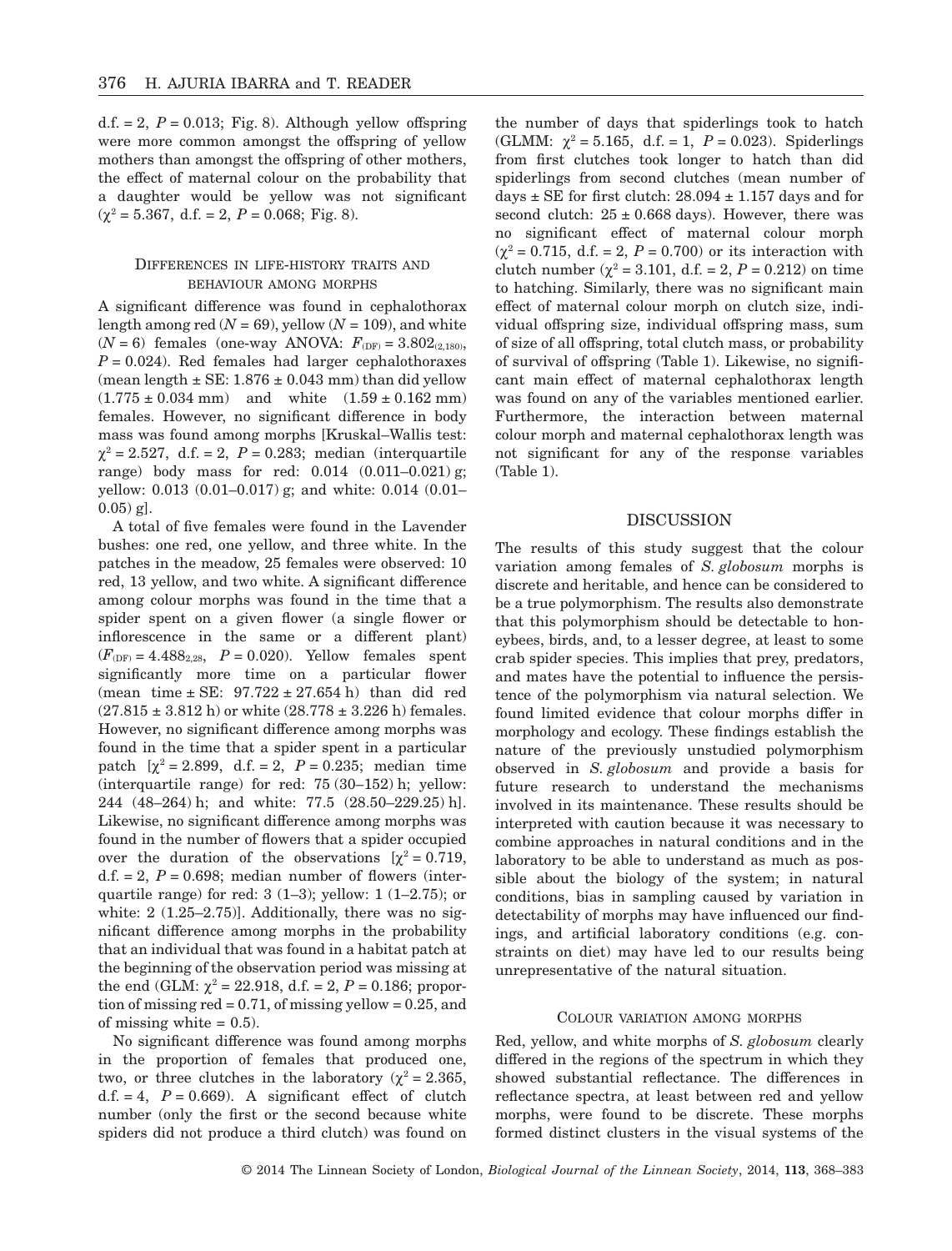**Table 1.** Results of GLMs and GLMMs testing for an effect of maternal colour morph, maternal cephalothorax length (CL), and the interaction between them on clutch size, individual offspring size, individual offspring mass, sum of size of all offspring per clutch, total clutch mass, and probability of survival from time of hatching to the end of the breeding experiment

| Response variable         | Maternal morph                                                    |                |                  | Maternal CL    |                |                  | Maternal morph $\times$<br>maternal CL |                |                  |
|---------------------------|-------------------------------------------------------------------|----------------|------------------|----------------|----------------|------------------|----------------------------------------|----------------|------------------|
|                           | GLM (error structure: Quasipoisson)                               |                |                  |                |                |                  |                                        |                |                  |
|                           | $\chi^2$                                                          | d.f.           | $\boldsymbol{P}$ | $\chi^2$       | d.f.           | $\boldsymbol{P}$ | $\chi^2$                               | d.f.           | $\boldsymbol{P}$ |
| Clutch size               | 6.29                                                              | $\overline{2}$ | 0.702            | 0.005          | 1              | 0.982            | 28.738                                 | $\overline{2}$ | 0.2              |
|                           | GLMM (error structure: Gaussian, random effect: mother of clutch) |                |                  |                |                |                  |                                        |                |                  |
|                           | $_{LR}$                                                           | d.f.           | $\boldsymbol{P}$ | $_{LR}$        | d.f.           | $\boldsymbol{P}$ | LR                                     | d.f.           | $\boldsymbol{P}$ |
| Individual offspring size | 3.402                                                             | $\overline{2}$ | 0.183            | 0.001          | $\overline{2}$ | 0.975            | 4.371                                  | $\overline{2}$ | 0.112            |
| Individual offspring mass | 0.383                                                             | $\overline{2}$ | 0.826            | 0.236          | $\overline{2}$ | 0.627            | 1.560                                  | $\overline{2}$ | 0.458            |
|                           | GLM (error structure: Gaussian)                                   |                |                  |                |                |                  |                                        |                |                  |
|                           | F                                                                 | d.f.           | $\boldsymbol{P}$ | $\overline{F}$ | d.f.           | $\boldsymbol{P}$ | $\overline{F}$                         | d.f.           | $\boldsymbol{P}$ |
| Sum of offspring size     | 1.925                                                             | 2,15           | 0.18             | 0.005          | 1,14           | 0.948            | 2.18                                   | 2,12           | 0.156            |
| Total clutch mass         | 2.028                                                             | 2,13           | 0.171            | 0.014          | 1,12           | 0.909            | 1.051                                  | 2,10           | 0.385            |
|                           | GLMM (error structure: binomial, random effect: mother of clutch) |                |                  |                |                |                  |                                        |                |                  |
|                           | $\chi^2$                                                          | d.f.           | $\boldsymbol{P}$ | $\chi^2$       | d.f.           | $\boldsymbol{P}$ | $\chi^2$                               | d.f.           | $\boldsymbol{P}$ |
| Probability of survival   | 1.745                                                             | $\overline{2}$ | 0.418            | 1.259          | $\mathbf{1}$   | 0.262            | 0.257                                  | $\overline{2}$ | 0.879            |

All data analysed were from second clutches, and also across clutches in the case of clutch size and probability of survival. d.f., degrees of freedom; LR, likelihood ratio.

honeybee, the blue tit, and the crab spider, *M. vatia,* and the differences should be detectable by all three taxa. Honeybees and the blue tit should also be able to discriminate between white and red spiders, and, at short distances, between yellow and white. It should be noted that the classification rates from the clustering analysis were not completely accurate (84% for honeybees, 99% for the blue tit, and 96% for crab spiders). This could be caused by the presence of noise in the measurements, a difference in the visual systems of the species which provided the data for the analysis, and the real 'receiver', or some genuine ambiguity. However, without a more powerful study of the heritability and the genetics of the trait, it would be difficult to clarify this further. Nevertheless, these findings, together with several other lines of evidence, suggest that prey, predators, and male conspecifics might play an important role in the maintenance of the polymorphism in female *S. globosum*.

Honeybees are common prey of *S. globosum* in the field (Reader *et al*., 2006), but they try to avoid flowers which harbour crab spiders (Dukas, 2001; Dukas & Morse, 2005; Reader *et al*., 2006). They have been shown to be able to discriminate colours (Hempel de Ibarra, Giurfa & Vorobyev, 2002; Giurfa, 2004; Dyer & Neumeyer, 2005), and spider coloration has been observed to have a significant effect on their behaviour (Heiling *et al*., 2005; Llandres & Rodríguez-Gironés, 2011). Thus, it seems reasonable to postulate that honeybees might respond differently to different *S. globosum* colour morphs, with likely consequences for spider fitness, hence generating selection. It is likely that honeybees have an important impact on *S. globosum*'s fitness because they have been observed to be their most frequent prey at our field site. However, these observations have not been formally quantified, and data on how different types of prey affect *S. globosum*'s fitness are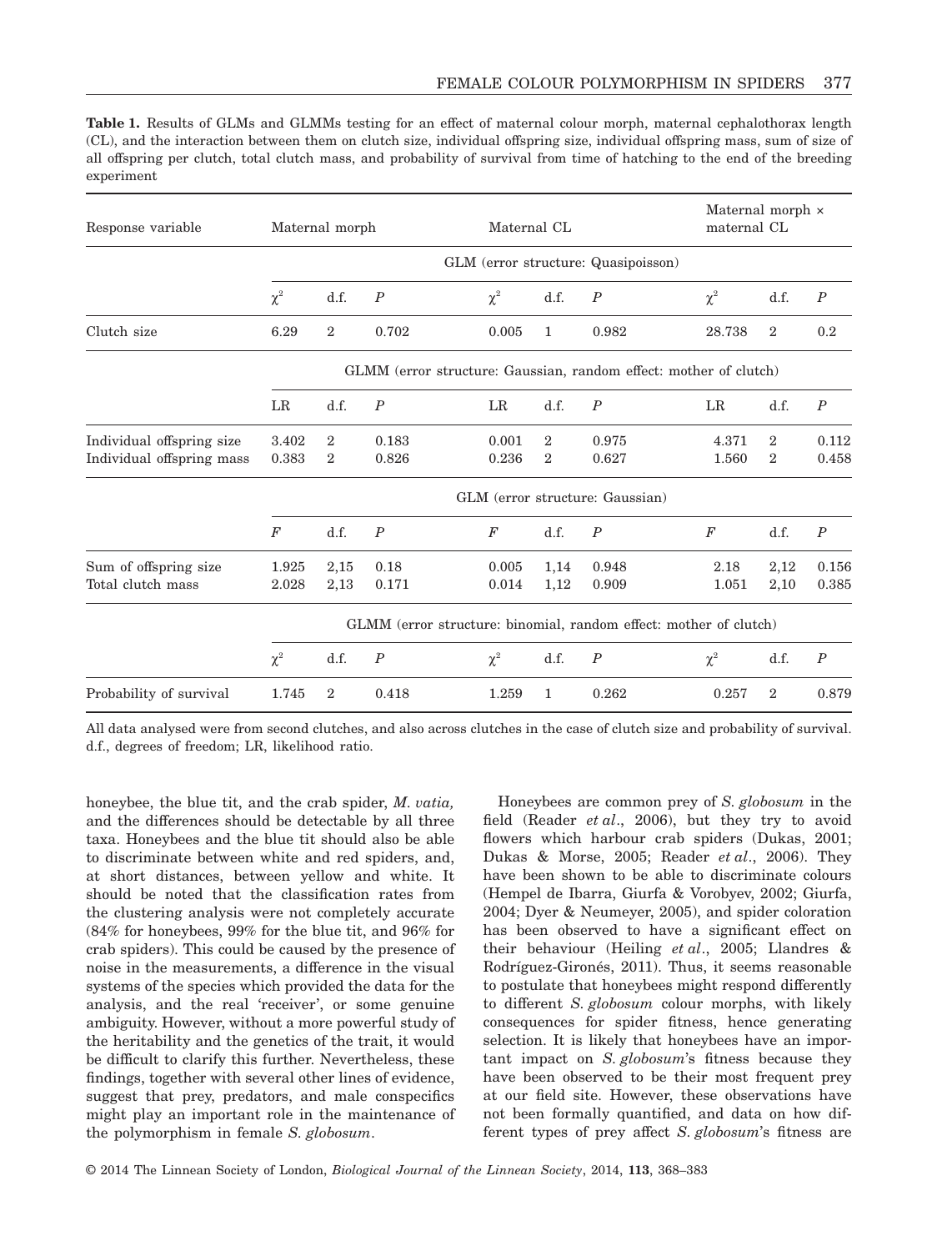necessary to establish the importance of honeybees for the maintenance of the polymorphism.

Predation by birds is another factor that could have an important influence on the maintenance of the polymorphism, as differences among all morphs appear to be detectable by the blue tit (at least when using chromatic contrast), and spiders are largely exposed on flower heads in open fields. Spectral sensitivities in the photoreceptors of birds are fairly constant, except for the short-wavelength-sensitive photoreceptor, and thus can be separated into two groups: UV sensitive; and violet sensitive (Hart, 2001). It would be expected that all UV-sensitive species could distinguish among *S. globosum* colour morphs. This could have a significant effect on morph fitness as birds have been observed to respond to differences in coloration in insects (Exnerová *et al*., 2006; Lindstedt *et al*., 2011) and have been shown to have a negative impact on spider populations, at least in forest habitats (Gunnarsson, 2008). Nevertheless, as with honeybees, it is necessary to assess the actual effect of bird predation on populations of *S. globosum* in order to explore formally their impact on the maintenance of the polymorphism. It is worth noting, however, that in 3 years of intensive field observations of *S. globosum* on flowers, the only predators we saw consuming female spiders (rarely) were conspecifics, and birds were very seldom seen foraging on flowers/inflorescences of the species upon which *S. globosum* was most commonly found.

If we assume that the visual system of crab spiders is reasonably consistent across the family, we can infer from the results presented here that male *S. globosum* will be able to discriminate among females of different colours, except between yellow and white. A morphological study of the visual system of *M. vatia* showed the presence of a third type of photoreceptor, which would imply trichromatic colour vision (Insausti *et al*., 2012), and thus it is possible that crab spiders may be able to discriminate between yellow and white morphs. However, even though it has been demonstrated that *M. vatia* has the necessary morphological and physiological characteristics for colour vision, the visual acuity of crab spiders is not well known (Defrize *et al*., 2011; Insausti *et al*., 2012) and, ideally, the visual system of *S. globosum* should be investigated to draw any conclusions about its perception of the three colour morphs. Therefore, it is not possible to know how well male *S. globosum* might distinguish among female colour morphs in the wild. Nevertheless, mate choice could still be a potential factor contributing to the maintenance of the polymorphism (Masta & Maddison, 2002; Hebets & Maddison, 2005; Svensson, Abbott & Härdling, 2005; Lim *et al*., 2008; Takahashi *et al*., 2010).

Although honeybees and crab spiders appear to be able to detect the difference between the female morphs of *S. globosum*, some details of their visual systems argue against a role for either sexual selection or selection by prey in the evolution of the polymorphism. The long-wave photoreceptors of honeybees and crab spiders have the highest sensitivity at wavelengths of 535 nm and 520 nm, respectively, and hence the ability of the two species to be able to perceive red colour on females (which reflects substantial light only above ∼550 nm), as distinct from black, which is the colour of the rest of the opisthosoma and the cephalothorax, may be limited. Consequently, the evolution of red colour from a hypothetical black, yellow, or white ancestral state in *S. globosum* as a result of a selective pressure from honeybees or mate choice may be intuitively implausible. Nevertheless, it has been argued that honeybees can actually perceive red colour (Chittka & Waser, 1997). Even if bees and spiders cannot distinguish it from black, red colour in females may still be adaptive; for example, the yellow or the white morph might be ancestral, in which case selection could have favoured a modification to red over a change to black because the transition was either more easily achieved or less costly. This modification would then be adaptive if a mechanism such as frequencydependent selection was operating, and having a colour morph distinguishable from an ancestral colour was advantageous. Studies that look at morph frequencies in populations with and without the presence of honeybees and potential predators could help to clarify the role of these in the mechanisms maintaining the polymorphism.

Reflectance spectra were only measured in adult females. As selection may act at any life stage in which morphs are phenotypically distinct, it would be useful to measure the reflectance spectra of juvenile spiders that show intermediate coloration in a more accurate and objective way than by human classification to see whether they cluster in the same way as adults.

#### HERITABILITY OF THE POLYMORPHISM

The results of the breeding experiment provide evidence supporting a genetic origin of the colour polymorphism in *S. globosum*. Maternal colour morph had a significant effect on the probability of daughters having red or white coloration. These results are consistent with the hypothesis that the three colour morphs observed in *S. globosum* are genetically inherited. It is important to note that, without more detailed experiments, it is not possible to identify the exact mode of inheritance, or indeed to rule out completely other possible explanations for the observed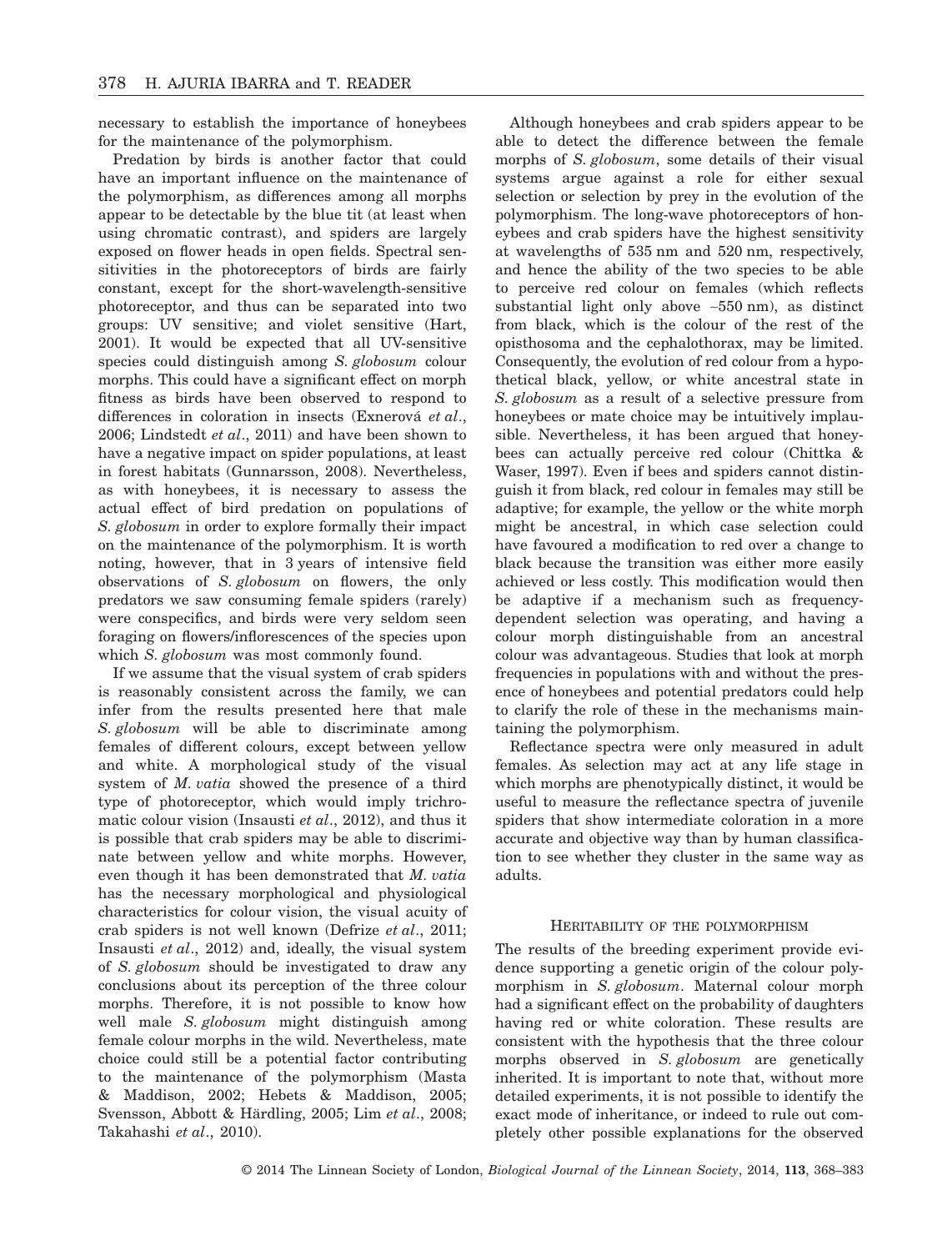data. For example, it is possible that a maternal effect produced the association between maternal and offspring phenotypes.

Late development of adult coloration in yellow daughters could account for the non-significant effect of maternal colour on the probability of daughters having yellow coloration. Red females developed adult coloration approximately 6 months earlier than did yellow or white females. Therefore, if yellow females took longer than white females to develop adult coloration in the conditions under which they were reared, it is possible that yellow females died or their colour could not be determined before the experiment ended. Such differences in rates of development in coloration have been observed in the colour polymorphic Theridiid spiders *E. ovata* and *T. grallator* (Oxford, 1983; Gillespie & Tabashnik, 1989). An alternative explanation could be that yellow spiders are homozygous recessive, and our statistical power to detect heritability of this morph is therefore lower, owing to the fact that homozygous-recessive yellow mothers would have more variable offspring (with fewer showing the maternal colour) compared with red or white mothers, which were a mixture of heterozygous and homozygous dominant.

There was also a significant difference between the laboratory and the field in the observed frequencies of *S. globosum* colour morphs. Red and white females were more common than yellow females in the laboratory, whereas yellow females were more common than red females, and much more common than white females, in the field. There are several possible explanations to account for the observed differences. First, if yellow coloration takes longer to develop in laboratory conditions, then more yellow spiders may have not been scored at the end of the experiment. Assuming that the field survey occurred relatively later in the developmental period than the laboratory census at the end of the experiment, such a bias against yellow would not be as evident in the field data. Second, the daughters that could be scored at the end of the experiment came only from the subset of females that produced successful broods in the laboratory (30 out of 59 females originally collected). Perhaps, for some reason, mothers that were more likely to have yellow offspring were also more likely to fail to produce offspring in the laboratory. Third, there were undoubtedly differences in prey availability between the laboratory and the field, which may have influenced the survival and development of different morphs in subtly different ways. It has been observed that pigmentation in spiders can be influenced by their diet (Gillespie, 1989; Théry, 2007). If yellow offspring were particularly sensitive to deficiencies in the laboratory diet, this may have hindered their survival or successful maturation. Fourth, the population of *S. globosum* sampled in the field may not be in Hardy–Weinberg equilibrium (Hedrick, 2000). Attempts to fit several different models of Mendelian inheritance to the data from this study were hindered by the small proportion of offspring that could be scored confidently, and failed to show support for any simple hypothesis regarding the number of alleles and the dominance relationship among them (H. Ajuria Ibarra, J. Brookfield & T. Reader, unpubl. data).

# DIFFERENCES IN LIFE-HISTORY TRAITS AMONG MORPHS

A significant difference in size was found among *S. globosum* colour morphs. Red females had a larger cephalothorax than did yellow and white females. This difference in size could be explained by a faster development of individuals of this morph than individuals of the yellow and white morphs. At the time of year when the survey was carried out, not all spiders had reached maturity and it was not always possible to differentiate between juveniles and adults. This difficulty was caused by *S. globosum* having an almost completely black coloration in the ventral part of the abdomen and an epigynum that is not as prominent as in other species. As the spiders that were reared in the laboratory were not measured throughout their development, it is not known if there were any differences in size among morphs. However, it is possible that yellow and white females were at an earlier developmental stage (on average) than red females when they were collected in the field and measured, and thus have a smaller size. Red coloration could be correlated with development rate for various reasons (e.g. if colour influences thermoregulation, which influences metabolism – see Robinson & Robinson, 1978; Sweeney & Vannote, 1978; Blanckenhorn, 1997), or it could confer a foraging advantage. Alternatively or additionally, the different morphs could be associated with alternative strategies in which they show different developmental rates under different environmental conditions (Ahnesjo & Forsman, 2003). Proper tests quantifying foraging success and developmental rates of the different morphs are necessary to establish the nature of any variation among them, and between natural and laboratory conditions.

Yellow females remained for significantly longer (on average, 3.5 times longer) on a given flower compared with red or white females. Remaining for longer periods on a particular flower might result from the adoption of alternative foraging strategies. It has been observed that individuals of *M. vatia* which have captured prey remain significantly longer on a flower than do those that have not caught prey (Morse,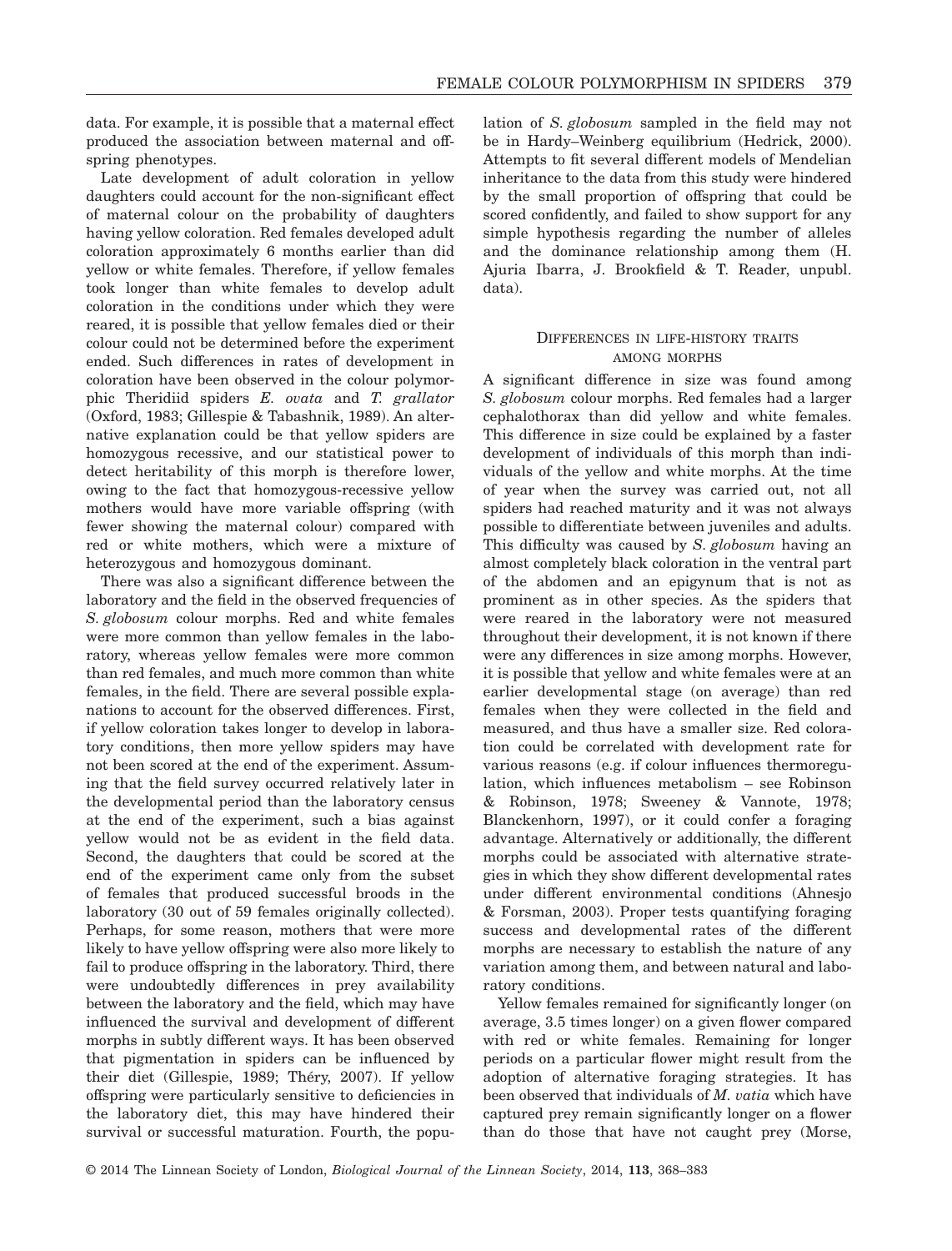2000). Consequently, yellow *S. globosum* might remain for longer on a particular flower if they capture prey more frequently compared with red and white females, which could be a result of the effect of spider colour on prey behaviour or a correlation between colour and some other trait that would enhance prey capture. A correlation between spider colour and flower colour could indicate an advantage of a particular morph when it occupies a flower of a particular colour (Théry, 2007; Llandres *et al*., 2013). However, data forming part of a larger study on morph distributions show no strong association between spider colour and flower colour or species (Ajuria Ibarra, 2013). There might be a lack of selection for crypsis or preference for flower colour in crab spiders because such predators can experience an overabundance of prey or because flower colour is not a reliable cue for prey visitation rate (Brechbühl, Casas & Bacher, 2011; Defrize, Llandres & Casas, 2014). More detailed information about *S. globosum*'s foraging behaviour, diet composition, and the way they are perceived by prey, is necessary to establish whether the differences observed are, in fact, indicative of alternative foraging strategies adopted by females of different morphs.

No difference among morphs was found in the components of reproduction measured in this study. However, our data were obtained in artificial conditions in the laboratory, and we are uncertain about whether the data reflect the situation in the field. Although these results provide some information about particular components of reproduction of the different morphs, complete measures of fitness in natural conditions were not available in this study. Therefore, even though our results do not show evidence of any differences among morphs in reproductive output, they are only a partial representation of the situation. If any adaptive advantage to one particular colour morph over the others is to be confirmed, the effect of colour on other aspects of reproduction (ideally total lifetime reproductive success) and survival (from egg to adult) should be quantified.

## **CONCLUSION**

The great potential of the study of colour-polymorphic animals to inform our understanding of the maintenance of phenotypic and genetic diversity has not been fully exploited, partly because the heritability of observed colour variation is seldom known and because studies often only consider one potential signal receiver. Here, we have shown that a conspicuous natural colour polymorphism is heritable, and that multiple agents of natural selection (prey, predators, and mates) can distinguish among morphs.

Hence, our study shows that the polymorphism in *S. globosum* is an ideal candidate for behavioural and ecological studies of factors influencing the maintenance of diversity. As with the few other systems for which we have similar baseline knowledge, if we are to realize the potential of our study system, what is needed now is experimental tests of the impact on individual fitness of differentiation amongst colour morphs by ecologically relevant receivers and long-term studies of morph dynamics in natural populations.

## ACKNOWLEDGEMENTS

We thank Armin Pircher and Ben Bödecker from the Quinta de São Pedro Study Centre. Mónica Padilla de la Torre, Brad Ochocki, Gurbuz Comak, and Sehun Cheon, who assisted with the feeding of the spiders in the laboratory. We thank Jérôme Casas and two anonymous referees for comments that improved the manuscript. Funding was provided to HAI by CONACyT, México (Apoyo para estudios de posgrado en el extranjero, 211023).

## **REFERENCES**

- **Ahnesjo J, Forsman A. 2003.** Correlated evolution of colour pattern and body size in polymorphic pygmy grasshoppers, *Tetrix undulata*. *Journal of Evolutionary Biology* **16:** 1308– 1318.
- **Ajuria Ibarra H. 2013.** Maintenance of a female-limited colour polymorphism in the crab spider *Synema globosum* (Araneae: Thomisidae). PhD Thesis, University of Nottingham.
- **Ajuria Ibarra H, Reader T. 2013.** Reasons to be different: do conspicuous polymorphisms in invertebrates persist because rare forms are fitter? *Journal of Zoology* **290:** 81–95.
- **Ajuria Ibarra H, Reader T. 2014.** Data from: female-limited colour polymorphism in the crab spider *Synema globosum* (Araneae: Thomisidae). *Dryad Digital Repository*. doi: 10.5061/dryad.20152.
- **Bellido A, Madec L, Arnaud JF, Guiller A. 2002.** Spatial structure of shell polychromatism in populations of *Cepaea nemoralis*: new techniques for an old debate. *Heredity* **88:** 75–82.
- **Blanckenhorn WU. 1997.** Effects of temperature on growth, development and diapause in the yellow dung fly – against all the rules? *Oecologia* **111:** 318–324.
- **Bleay C, Comendant T, Sinervo B. 2007.** An experimental test of frequency-dependent selection on male mating strategy in the field. *Proceedings of the Royal Society B-Biological Sciences* **274:** 2019–2025.
- **Bond AB, Kamil AC. 1998.** Apostatic selection by blue jays produces balanced polymorphism in virtual prey. *Nature* **395:** 594–596.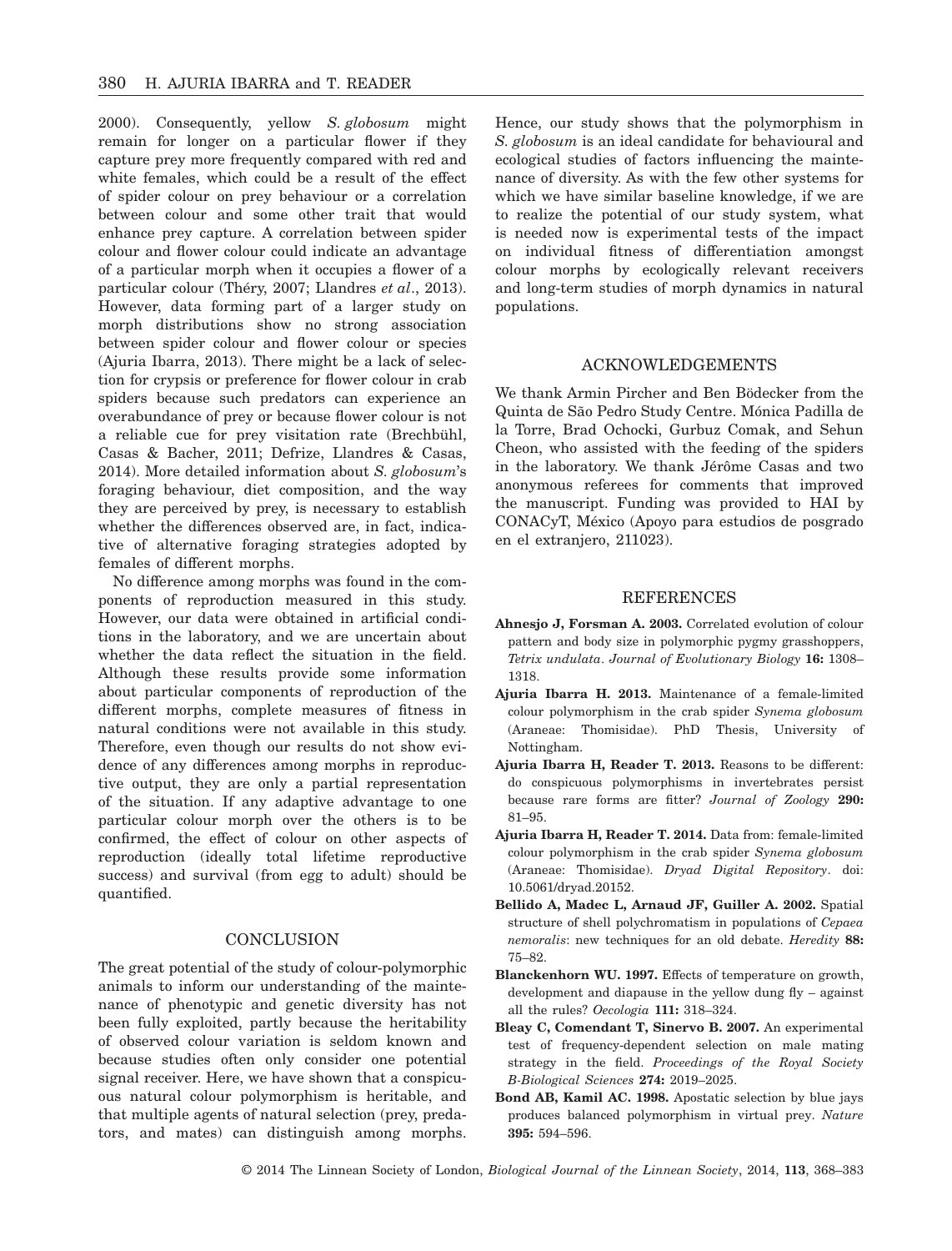- **Bonte D, Maelfait JP. 2004.** Colour variation and crypsis in relation to habitat selection in the males of the crab spider *Xysticus sabulosus* (Hahn, 1832) (Araneae: Thomisidae). *Belgian Journal of Zoology* **134:** 3–7.
- **Brechbühl R, Casas J, Bacher S. 2011.** Diet choice of a predator in the wild: overabundance of prey and missed opportunities along the prey capture sequence. *Ecosphere* **2:** 1–15.
- **Brockmann HJ. 2001.** The evolution of alternative strategies and tactics. *Advances in the Study of Behavior* **30:** 1–51.
- **Bush AA, Yu DW, Herberstein ME. 2008.** Function of bright coloration in the wasp spider *Argiope bruennichi* (Araneae: Araneidae). *Proceedings of the Royal Society B-Biological Sciences* **275:** 1337–1342.
- **Chittka L. 1992.** The colour hexagon: a chromaticity diagram based on photoreceptor excitations as a generalized representation of colour opponency. *Journal of Comparative Physiology A* **170:** 533–543.
- **Chittka L. 1996.** Optimal sets of color receptors and color opponent systems for coding of natural objects in insect vision. *Journal of Theoretical Biology* **181:** 179–196.
- **Chittka L, Kevan PG. 2005.** Flower colour as advertisement. In: Dafni A, Kevan PG, Husband BC, eds. *Practical pollination biology*. Cambridge: Enviroquest, Ltd., 157–196.
- **Chittka L, Shmida A, Troje N, Menzel R. 1994.** Ultraviolet as a component of flower reflections, and the color perception of Hymenoptera. *Vision Research* **34:** 1489–1508.
- **Chittka L, Waser NM. 1997.** Why red flowers are not invisible to bees. *Israel Journal of Plant Sciences* **45:** 169–183.
- **Clark DL, Roberts JA, Rector M, Uetz GW. 2011.** Spectral reflectance and communication in the wolf spider, *Schizocosa ocreata* (Hentz): simultaneous crypsis and background contrast in visual signals. *Behavioral Ecology and Sociobiology* **65:** 1237–1247.
- **Crawley MJ. 2007.** *The R book*. Chichester, UK: John Wiley & Sons.
- **Defrize J, Lazzari CR, Warrant EJ, Casas J. 2011.** Spectral sensitivity of a colour changing spider. *Journal of Insect Physiology* **57:** 508–513.
- **Defrize J, Llandres AL, Casas J. 2014.** Indirect cues in selecting a hunting site in a sit-and-wait predator. *Physiological Entomology* **39:** 53–59.
- **Defrize J, Théry M, Casas J. 2010.** Background colour matching by a crab spider in the field: a community sensory ecology perspective. *Journal of Experimental Biology* **213:** 1425–1435.
- **Dukas R. 2001.** Effects of perceived danger on flower choice by bees. *Ecology Letters* **4:** 327–333.
- **Dukas R, Morse DH. 2005.** Crab spiders show mixed effects on flower-visiting bees and no effect on plant fitness components. *Ecoscience* **12:** 244–247.
- **Dyer AG, Neumeyer C. 2005.** Simultaneous and successive colour discrimination in the honeybee (*Apis mellifera*). *Journal of Comparative Physiology a-Neuroethology Sensory Neural and Behavioral Physiology* **191:** 547–557.
- **Elias DO, Maddison WP, Peckmezian C, Girard MB, Mason AC. 2012.** Orchestrating the score: complex multimodal courtship in the *Habronattus coecatus* group of

*Habronattus* jumping spiders (Araneae: Salticidae). *Biological Journal of the Linnean Society* **105:** 522–547.

- **Endler JA, Mielke PW Jr. 2005.** Comparing entire colour patterns as birds see them. *Biological Journal of the Linnean Society* **86:** 405–431.
- **Exnerová A, Svádová K, Štys P, Barcalová S, Landová E, Prokopová M, Fuchs R, Socha R. 2006.** Importance of colour in the reaction of passerine predators to aposematic prey: experiments with mutants of *Pyrrhocoris apterus* (Heteroptera). *Biologial Journal of the Linnean Society* **88:** 143–153.
- **Fitze PS, Kolliker M, Richner H. 2003.** Effects of common origin and common environment on nestling plumage coloration in the great tit (*Parus major*). *Evolution* **57:** 144– 150.
- **Forsman A, Karlsson M, Wennersten L, Johansson J, Karpestam E. 2011.** Rapid evolution of fire melanism in replicated populations of pygmy grasshoppers. *Evolution* **65:** 2530–2540.
- **Forsman A, Ringblom K, Civantos E, Ahnesjo J. 2002.** Coevolution of color pattern and thermoregulatory behavior in polymorphic pygmy grasshoppers *Tetrix undulata*. *Evolution* **56:** 349–360.
- **Fraley C, Raftery AE. 2007.** *MCLUST version 3 for R: normal mixture modeling and model-based clustering*. Seattle, WA: University of Washington Department of Statistics.
- **Gamberale G, Tullberg BS. 1998.** Aposematism and gregariousness: the combined effect of group size and coloration on signal repellence. *Proceedings of the Royal Society of London. Series B: Biological Sciences* **265:** 889–894.
- **Gawryszewski FM, Motta PC. 2012.** Colouration of the orb-web spider *Gasteracantha cancriformis* does not increase its foraging success. *Ethology Ecology & Evolution* **24:** 23–38.
- **Geay C, Leborgne R, François O, Pasquet A. 2012.** Maintenance of polymorphism in the orb weaving spider species *Agalenatea redii* (Araneae, Araneidae). *Arachnologische Mitteilungen* **43:** 51–57.
- **Gillespie R, Tabashnik B. 1990.** Maintaining a happy face – stable color polymorphism in the spider *Theiridion grallator* (Araneae, Theridiidae). *Heredity* **65:** 67–74.
- **Gillespie RG. 1989.** Diet-induced color change in the Hawaiian happy-face spider *Theridion grallator*, (Araneae, Theridiidae). *The Journal of Arachnology* **17:** 171–177.
- **Gillespie RG, Oxford GS. 1998.** Selection on the color polymorphism in Hawaiian happy-face spiders: evidence from genetic structure and temporal fluctuations. *Evolution* **52:** 775–783.
- **Gillespie RG, Tabashnik BE. 1989.** What makes a happy face? Determinants of colour pattern in the Hawaiian happy face spider *Theridion grallator* (Araneae, Theridiidae). *Heredity* **62:** 355–363.
- **Giurfa M. 2004.** Conditioning procedure and color discrimination in the honeybee *Apis mellifera*. *Die Naturwissenschaften* **91:** 228–231.
- **Goldsmith TH. 1990.** Optimization, constraint, and history in the evolution of eyes. *The Quarterly Review of Biology* **65:** 281–322.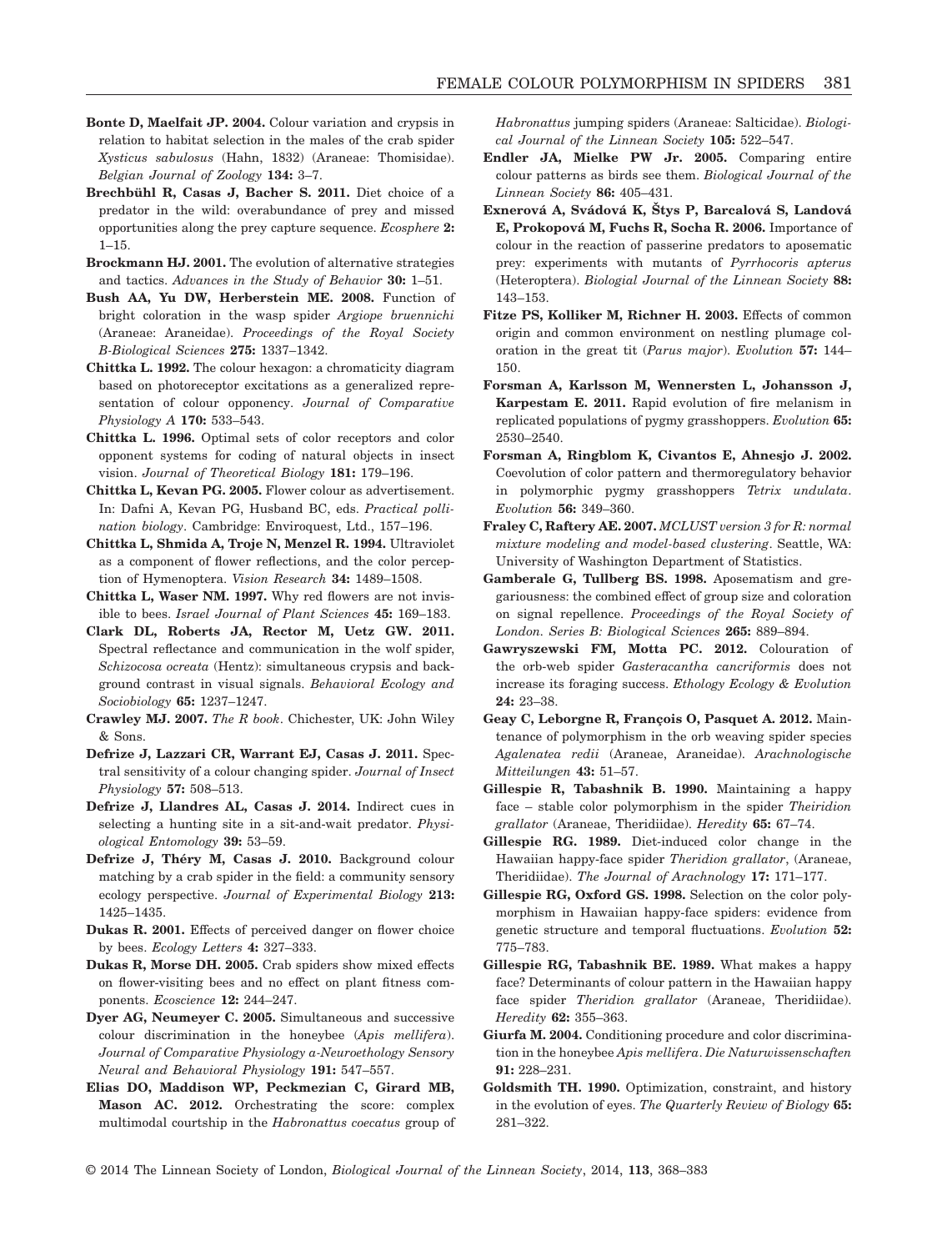- **Gray SM, McKinnon JS. 2007.** Linking color polymorphism maintenance and speciation. *Trends in Ecology & Evolution* **22:** 71–79.
- **Gunnarsson B. 1987.** Sex ratio in the spider *Pityohyphantes phrygianus* affected by winter severity. *Journal of Zoology* **213:** 609–619.
- **Gunnarsson B. 2008.** Bird predation on spiders: ecological mechanisms and evolutionary consequences. *The Journal of Arachnology* **35:** 509–529.
- **Hampton KJ, Hughes KA, Houde AE. 2009.** The allure of the distinctive: reduced sexual responsiveness of female guppies to 'redundant' male colour patterns. *Ethology* **115:** 475–481.
- **Hart NS. 2001.** The visual ecology of avian photoreceptors. *Progress in Retinal and Eye Research* **20:** 675–703.
- **Hart NS, Partridge JC, Cuthill IC, Bennett ATD. 2000.** Visual pigments, oil droplets, ocular media and cone photoreceptor distribution in two species of passerine bird: the blue tit (*Parus caeruleus* L.) and the blackbird (*Turdus merula* L.). *Journal of Comparative Physiology A* **186:** 375–387.
- **Hebets EA, Maddison WP. 2005.** Xenophilic mating preferences among populations of the jumping spider *Habronattus pugillis* Griswold. *Behavioral Ecology* **16:** 981–988.
- **Hedrick PW. 2000.** *Genetics of populations*. London: Jones and Bartlett Publishers, Inc.
- **Heiling AM, Cheng K, Chittka L, Goeth A, Herberstein ME. 2005.** The role of UV in crab spider signals: effects on perception by prey and predators. *Journal of Experimental Biology* **208:** 3925–3931.
- **Heiling AM, Herberstein ME. 2004.** Predator-prey coevolution: Australian native bees avoid their spider predators. *Proceedings of the Royal Society B-Biological Sciences* **271:** S196–S198.
- **Heiling AM, Herberstein ME, Chittka L. 2003.** Pollinator attraction – crab spiders manipulate flower signals. *Nature* **421:** 334–334.
- **Hempel de Ibarra N, Giurfa M, Vorobyev M. 2002.** Discrimination of coloured patterns by honeybees through chromatic and achromatic cues. *Journal of Comparative Physiology A* **188:** 503–512.
- **Herberstein ME, Gawryszewski FM. 2013.** UV and camouflage in crab spiders (Thomisidae). In: Nentwig W, ed. *Spider ecophysiology*. Berlin: Springer-Verlag, 349–359.
- **Herberstein ME, Heiling AM, Cheng K. 2009.** Evidence for UV-based sensory exploitation in Australian but not European crab spiders. *Evolutionary Ecology* **23:** 621–634.
- **Hill G, Montgomerie R. 1994.** Plumage color signals nutritional condition in the house finch. *Proceedings of the Royal Society of London Series B-Biological Sciences* **258:** 47–52.
- **Hoffman EA, Schueler FW, Jones AG, Blouin MS. 2006.** An analysis of selection on a colour polymorphism in the northern leopard frog. *Molecular Ecology* **15:** 2627–2641.
- **Holl A. 1987.** Coloration and chromes. In: Nentwig W, ed. *Ecophysiology of spiders*. Berlin: Springer-Verlag, 16–25.
- **Insausti TC, Defrize J, Lazzari CR, Casas J. 2012.** Visual fields and eye morphology support color vision in a colorchanging crab spider. *Arthropod Structure & Development* **41:** 155–163.
- **Kemp DJ, Holmes C, Congdon BC, Edwards W. 2013.** Color polymorphism in spiny spiders (*Gasteracantha fornicata*): testing the adaptive significance of a geographically clinal lure. *Ethology* **119:** 1–12.
- **Lim MLM, Li J, Li D. 2008.** Effect of UV-reflecting markings on female mate choice decisions in *Cosmophasis umbratica*, a jumping spider from Singapore. *Behavioral Ecology* **19:** 61–66.
- **Lindstedt C, Eager H, Ihalainen E, Kahilainen A, Stevens M, Mappes J. 2011.** Direction and strength of selection by predators for the color of the aposematic wood tiger moth. *Behavioral Ecology* **22:** 580–587.
- **Llandres AL, Figon F, Christidès JP, Mandon N, Casas J. 2013.** Environmental and hormonal factors controlling reversible color change in crab spiders. *The Journal of Experimental Biology* **216:** 3886–3895.
- **Llandres AL, Gawryszewski FM, Heiling AM, Herberstein ME. 2011.** The effect of colour variation in predators on the behaviour of pollinators: Australian crab spiders and native bees. *Ecological Entomology* **36:** 72–81.
- **Llandres AL, Rodríguez-Gironés MA. 2011.** Spider movement, UV reflectance and size, but not spider crypsis, affect the response of honeybees to Australian crab spiders. *PLoS ONE* **6:** e17136.
- **Maia R, Eliason CM, Bitton PP, Doucet SM, Shawkey MD. 2013.** pavo: an R package for the analysis, visualization and organization of spectral data. *Methods in Ecology and Evolution* **4:** 906–913.
- **Masta SE, Maddison WP. 2002.** Sexual selection driving diversification in jumping spiders. *Proceedings of the National Academy of Sciences of the United States of America* **99:** 4442–4447.
- **Mitchell-Olds T, Willis JH, Goldstein DB. 2007.** Which evolutionary processes influence natural genetic variation for phenotypic traits? *Nature Reviews Genetics* **8:** 845–856.
- **Morse DH. 2000.** The role of experience in determining patch-use by adult crab spiders. *Behaviour* **137:** 265–278.
- **Morse DH. 2007.** *Predator upon a flower: life history and fitness in a crab spider*. Cambridge, MA: Harvard University Press.
- **Osorio D, Miklósi A, Gonda Z. 1999.** Visual ecology and perception of coloration patterns by domestic chicks. *Evolutionary Ecology* **13:** 673–689.
- **Oxford G. 1983.** Genetics of color and its regulation during development in the spider *Enoplognatha ovata* (Clerck) (Araneae, Theridiidae). *Heredity* **51:** 621–634.
- **Oxford G, Shaw M. 1986.** Long-term variation in color-morph frequencies in the spider *Enoplognatha ovata* (Clerck) (Araneae, Theridiidae) – natural selection, migration and intermittent drift. *Biological Journal of the Linnean Society* **27:** 225–249.
- **Oxford GS. 2005.** Genetic drift within a protected polymorphism: enigmatic variation in color-morph frequencies in the candy-stripe spider, *Enoplognatha ovata*. *Evolution* **59:** 2170–2184.
- **Oxford GS, Gillespie RG. 1998.** Evolution and ecology of spider coloration. *Annual Review of Entomology* **43:** 619–643.